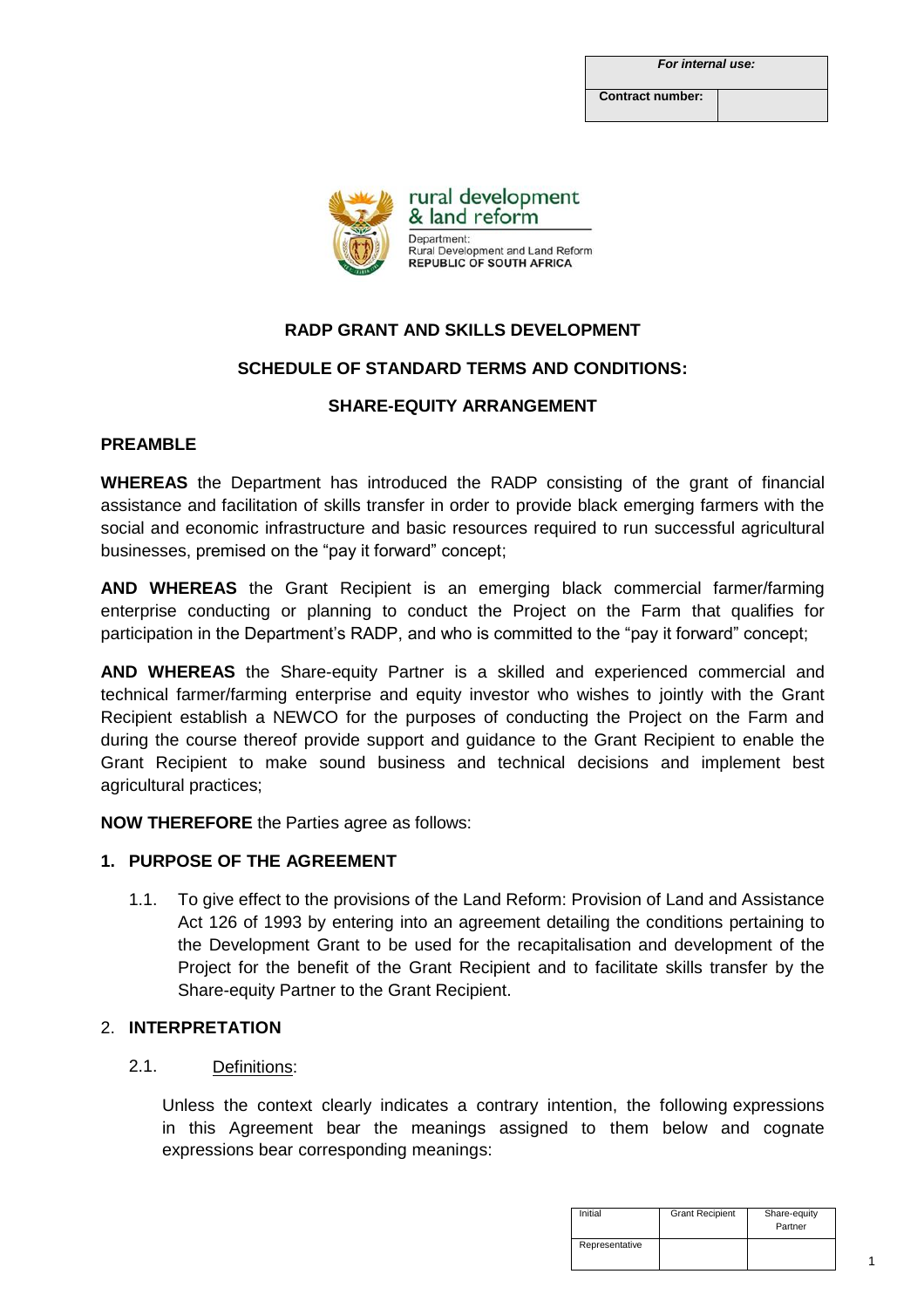*For internal use:*

**Contract number:**

- "**Acceptance Letter**" Means the official letter issued by the Department to the Grant Recipient and Share-equity Partner wherein they are formally advised that the Project has been approved for RADP (in terms of the Policy and Department's delegations of authority) on the terms and conditions set out herein, which specifies the effective date of this Agreement.
- "**Accountant**" Means an independent external accounting professional who is a member of good standing of the South African Institute of Chartered Accountants ("SAICA"), the South African Institute of Professional Accounts ("SAIPA") or the Association of Chartered Certified Accountants ("ACCA").
- "**Agreement**" Means the duly completed Contract Form and appendices together with this Schedule of Standard Terms and Conditions (as amended from time to time), and all addendums thereto.
- "**Business Plan**" Means the document prepared by or on behalf of the Grant Recipient according to the Department's prescripts, that summarizes the operational and financial objectives and developmental requirements of the Project including the financial performance criteria, the re-investment strategy, the social responsibility commitment, and the long term sustainability of the Project and specifies those activities (at specified quality standards) and expenses that qualify for the Development Grant, signed-off by the Grant Recipient and Share-equity Partner and duly approved by the Department in accordance with the Policy and Department's delegation of authority.

"**Connected Party**" Means as defined in the Income Tax Act 58 of 1962.

"**Control Management**" Means the ability, by virtue of ownership, rights of appointment, voting rights, management agreement, or other agreement of any kind, to control or direct, directly or indirectly, the appointment of the majority of the board or the majority of any other executive body or to control or direct, directly or indirectly, any decision making process or the management of any company or entity or appointee, and "**Controlled**"

| Initial        | <b>Grant Recipient</b> | Share-equity<br>Partner |
|----------------|------------------------|-------------------------|
| Representative |                        |                         |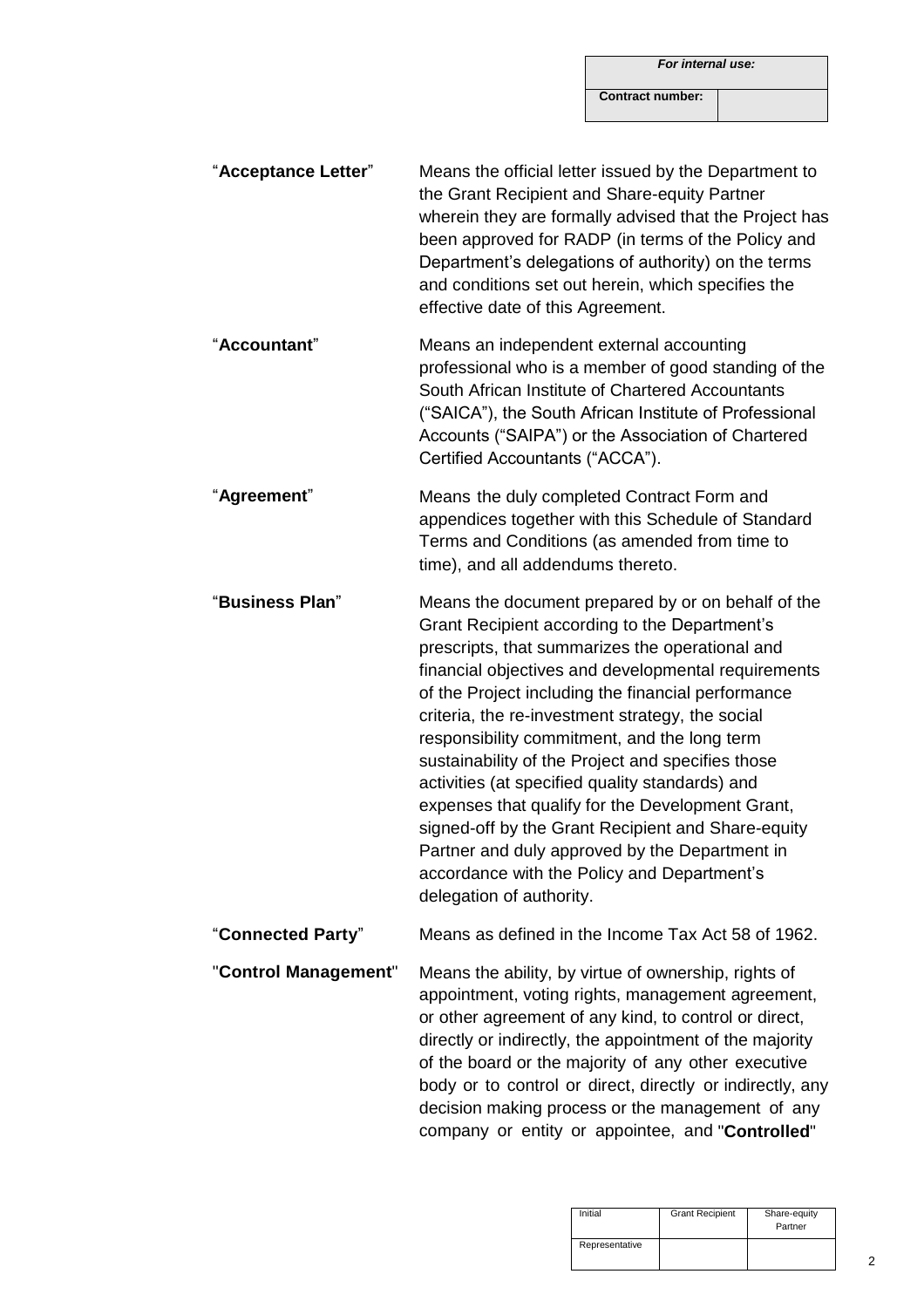**Contract number:**

shall have a corresponding meaning.

"**Department**" Means the Department of Rural Development and Land Reform.

"**Development Grant**" Means any and all financial assistance granted to the Grant Recipient by the Department in accordance with the provisions of the Land Reform: Provision of Land and Assistance Act 126 of 1993 read together with the Policy, on the conditions set out in this Agreement for the sole purpose of funding the qualifying activities and expenses as specified and approved in the Business Plan.

**"Implementation Plan"** Means an operational plan prepared by or on behalf of the Grant Recipient according to the Department's prescripts listing the detailed activities, costs and schedules (including the tranche intervals in accordance with which the Development Grant will be transferred), required to give effect to the Business Plan, signed-off by the Grant Recipient and Shareequity Partner and duly approved by the Department in accordance with the Policy and Department's delegation of authority.

"**NEWCO**" Means a corporate entity incorporated or to be incorporated, owned by the Grant Recipient and Share-equity Partner in accordance with the provisions contained in the shareholder's agreement entered into between the parties in accordance with clause 4 of this Agreement, for the purpose of conducting the Project on the Farm.

"**Parties**" Means the parties to this Agreement, namely the Department, Grant Recipient and Share-equity Partner (as respectively identified in the Contract Form) as well as the NEWCO once this Agreement has been ratified by it; and "**Party**" shall mean any one of the Parties as the context may indicate.

"**Policy**" Means the Revised Policy for the Recapitalisation and Development Programme of the Department of Rural Development and Land Reform, 23 May 2014 as amended or replaced from time to time.

"**Project**" Means the farming operations conducted on the Farm by the NEWCO, that was approved by the

| Initial        | <b>Grant Recipient</b> | Share-equity<br>Partner |
|----------------|------------------------|-------------------------|
| Representative |                        |                         |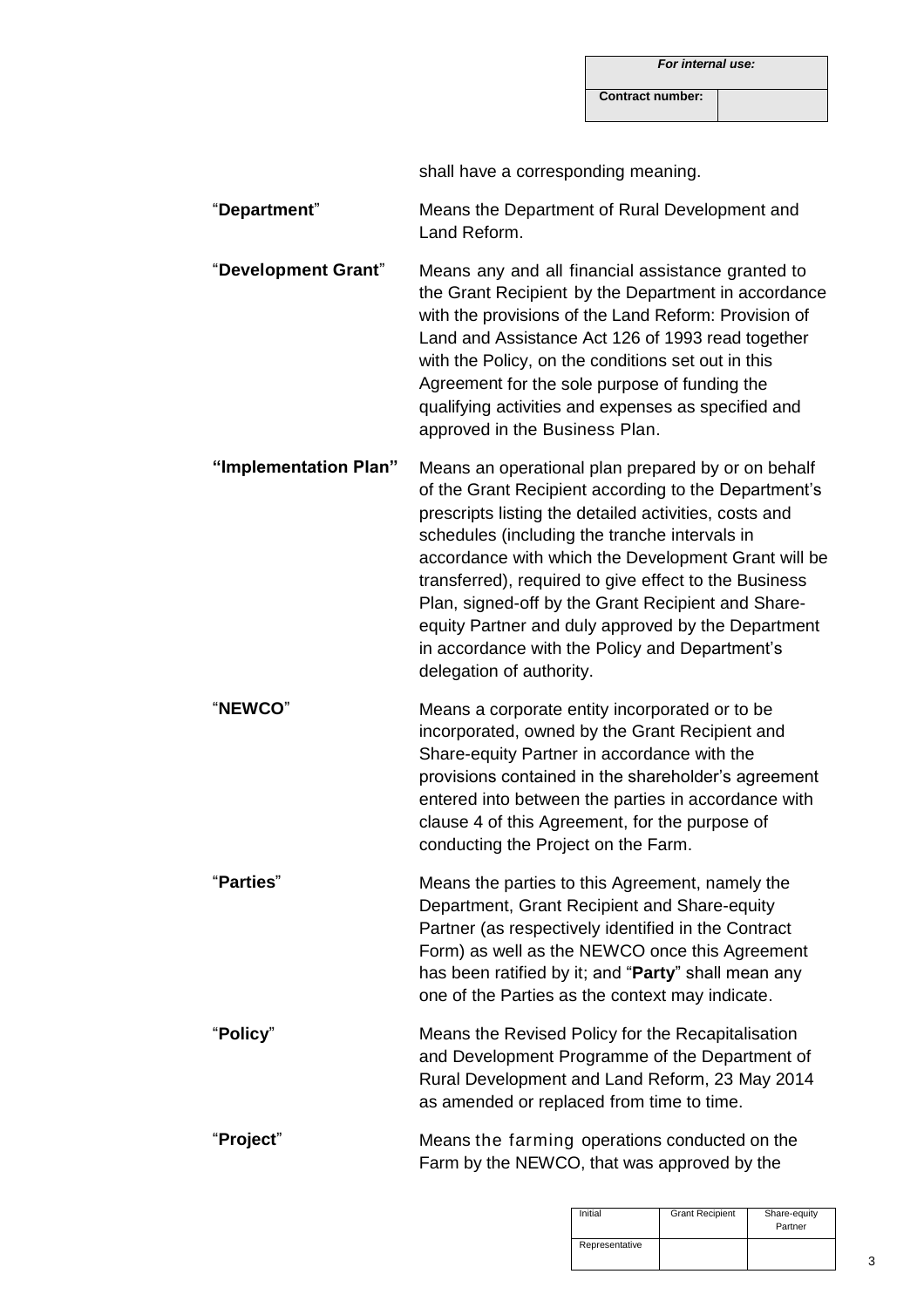| For internal use: |  |
|-------------------|--|
|-------------------|--|

**Contract number:**

Department for the RADP.

**"RADP"** Means Recapitalisation And Development Programme as more fully described in the Policy.

- 2.2. Unless otherwise provided, any number of days prescribed shall be determined by excluding the first and including the last day, or where the last day falls on a day that is not a business day, the next succeeding business day.
- 2.3. Should there be any real of apparent discrepancy or contradiction between the content of the Schedule of Standard Terms and Conditions and any other elements of this Agreement thereto, the provisions of the former shall prevail over those of the latter.
- 2.4. The Policy and/or Schedule of Standard Terms and Conditions may be amended from time to time. Amendments will be published on the Department's website and will be effective immediately, provided that Grant Recipients that have already been approved will only be affected by retrospective amendments if it is not prejudicial to them or the Department.

# **3. EFFECTIVE DATE AND DURATION**

- 3.1. The Agreement becomes effective on the date specified in the Acceptance Letter, but the obligations and rights that arise from this agreement are wholly suspended until the following conditions are fulfilled to the satisfaction of the Department:
	- 3.1.1. The Department has formally approved the Development Grant in terms of the Department's policies and delegations of authority and in accordance with the approved Business Plan as evidenced in the Acceptance Letter;
	- 3.1.2. The Grant Recipient and Share-equity Partner enters into a shareholder's agreement that complies with the Department's prescripts and complies with the provisions of clause 4 below, duly approved by the Department within thirty (30) days of the effective date;
	- 3.1.3. The NEWCO is incorporated in accordance with the provisions of the shareholder's agreement and ratifies this agreement within ninety (90) days of the effective date;
	- 3.1.4. The Implementation Plan has been developed and approved in terms of the Policy and the Department's delegations of authority;
	- 3.1.5. The Grant Recipient has appointed an Accountant for the Project and the Accountant has provided the letter of undertaking to the Department in the prescribed format;
	- 3.1.6. The Grant Recipient has provided a certificate co-signed by the Accountant, confirming that effective, efficient and transparent financial management and

| Initial        | <b>Grant Recipient</b> | Share-equity<br>Partner |
|----------------|------------------------|-------------------------|
| Representative |                        |                         |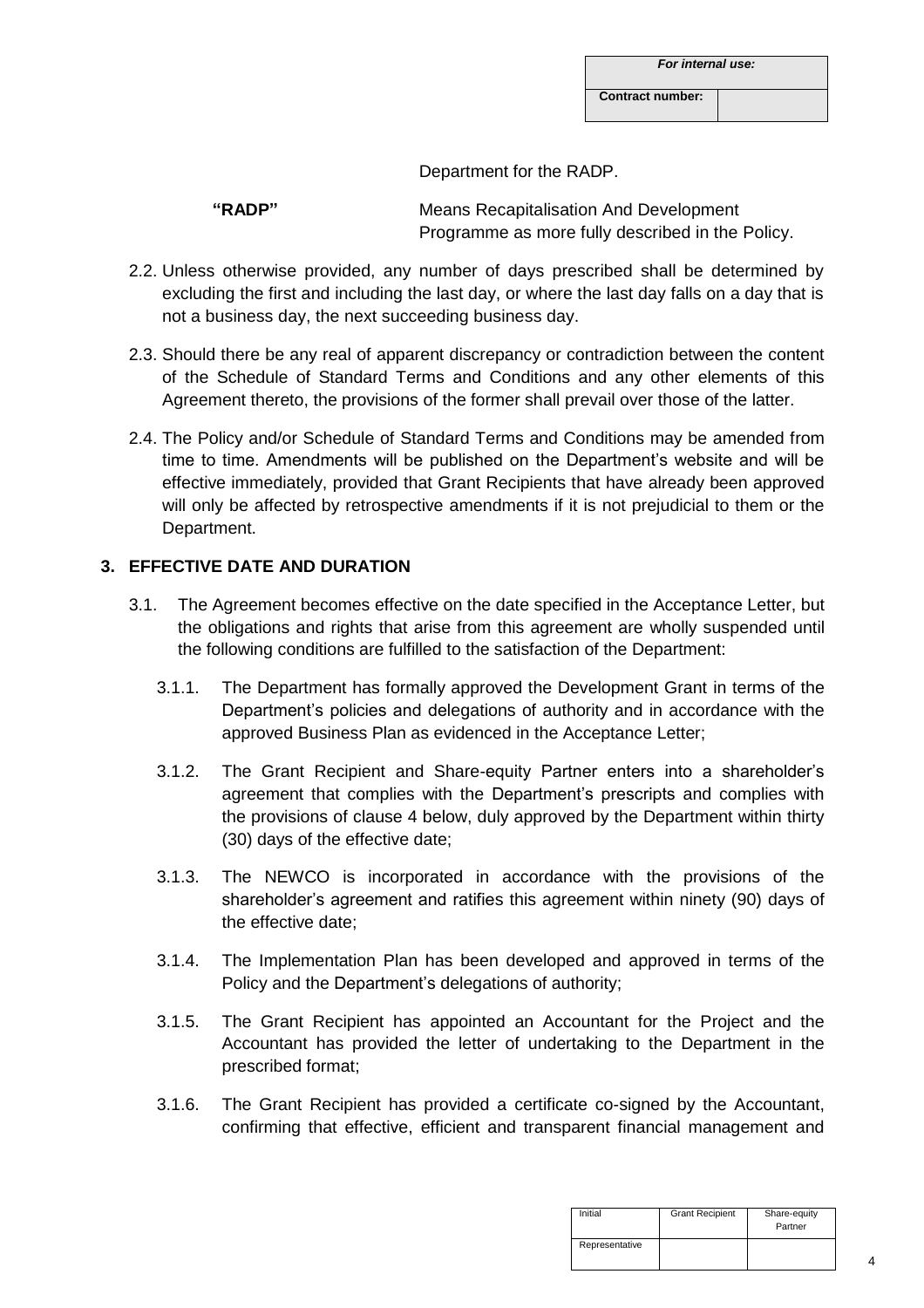internal control systems will be implemented in accordance with the provisions of the Public Finance Management Act, 1 of 1999; and

- 3.1.7. Where the Farm is owned by the Grant Recipient, a notarial deed granting a right of first refusal to the benefit of the Department has been properly registered.
- 3.2. The Parties shall use their reasonable endeavours and will co-operate in good faith to procure fulfillment of the suspensive conditions contained in clauses 3.1.1 to 3.1.7.
- 3.3. The suspensive conditions have been included for the benefit of the Department which shall be entitled to waive the fulfillment of such, in whole or in part, by written notice to the other Parties prior to the expiry of the relevant time periods.
- 3.4. If the suspensive conditions have not been fulfilled within ninety (90) days of the effective date, the agreement will never come of any force and effect and none of the Parties will have any claim against the other in terms hereof.
- 3.5. Subject to clause 16, the Agreement shall endure for a period of five (5) years (irrespective of the duration of the first production cycle in respect of which Development Grant have been granted).

# **4. SHAREHOLDER'S AGREEMENT**

- 4.1. The Grant Recipient and the Share-equity Partner shall enter into a shareholder's agreement that shall specify and provide for *inter alia* the following terms and conditions:
	- 4.1.1. The shareholder's agreement is subject to the following suspensive conditions:
		- 4.1.1.1. Written approval by the Department; and
		- 4.1.1.2. Ratification of this Agreement upon incorporation of the NEWCO.
	- 4.1.2. The shareholder's agreement shall take precedence over the memorandum of incorporation;
	- 4.1.3. The shareholder's agreement may not be amended without the Department's written prior consent;
	- 4.1.4. The sharecapital and contributions (equity and non-equity) of each party shall be specified. The Grant Recipient shall contribute the use of the Farm in terms of a valid lease agreement to be entered into between the Grant Recipient and the NEWCO, as well as its proportionate share of the sharecapital and contributions (including operational expenditure) in the NEWCO, financed through receipt of the Development Funds, provided that:
		- 4.1.4.1. The Grant Recipient shall hold at least 51% of the total shareholding;

| Initial        | <b>Grant Recipient</b> | Share-equity<br>Partner |
|----------------|------------------------|-------------------------|
| Representative |                        |                         |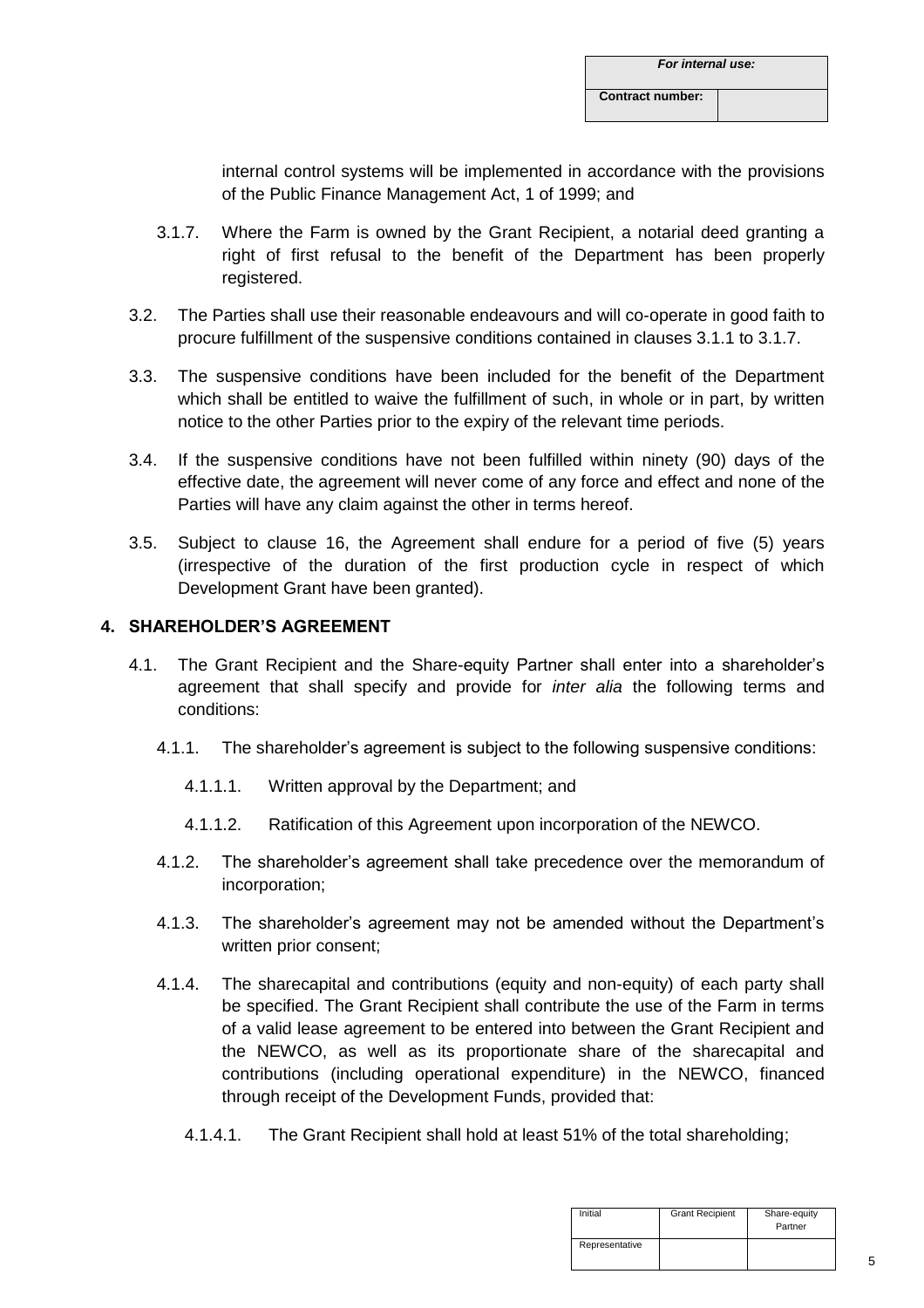- 4.1.4.2. Where the existing lease of the Grant Recipient contains a limitation or restriction on sub-lease, this condition will be made subject to the necessary authorisation to enter into a sub-lease agreement being obtained and further provided that the shareholder's agreement makes provision for the dissolution and winding up of the NEWCO in the event that the Grant Recipient and/or NEWCO's right to occupy the Farm expires, terminates, is cancelled or lost for any reason whatsoever;
- 4.1.5. The exercise of voting powers shall be specified in proportion to the shareholding;
- 4.1.6. The business of the NEWCO shall be as specified in the Business Plan;
- 4.1.7. The bank account and joint signatory requirements on the bank account as set out in clauses 6.3 and 8;
- 4.1.8. The Directors and their reasonable and equitable remuneration with reference to the type of commodity and the nature and size of the business enterprise, shall be specified;
- 4.1.9. Management of the NEWCO shall be clearly specified;
- 4.1.10. Financial controls that would be applicable to the NEWCO including the Accountant's role in and level of oversight over the finances of the NEWCO;
- 4.1.11. Restrictions against incurring unnecessary debt;
- 4.1.12. Dividend policy prohibiting the declaration of a dividend whilst the NEWCO still has funding requirements and specifying the applicable re-investment strategy;
- 4.1.13. Prohibition on cession;
- 4.1.14. Succession provisions and pre-emptive rights with regards to restrictions on alienation of shares;
- 4.1.15. Dispute resolution;
- 4.1.16. Dissolution and winding up.
- 4.2. The shareholder's agreement, and any subsequent amendments thereto, is subject to the Department's prior approval which may be withheld at the Department's sole discretion if it determines that the terms of the shareholder's agreement will not give proper effect to the objectives of the legislation or Government generally, or to the RADP specifically.
- **5. RATIFICATION**

| Initial        | <b>Grant Recipient</b> | Share-equity<br>Partner |
|----------------|------------------------|-------------------------|
| Representative |                        |                         |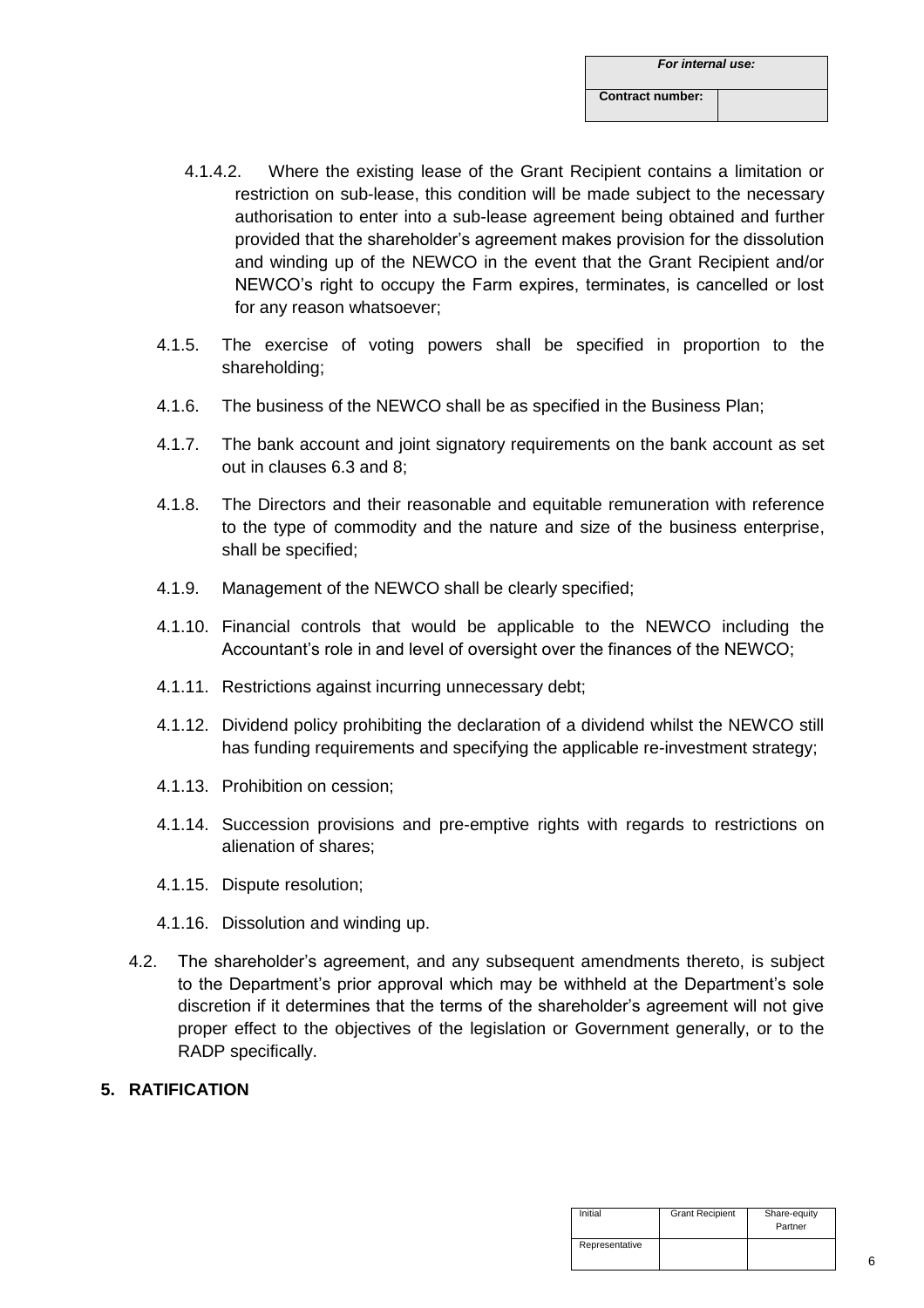- 5.1. This agreement shall within ninety (90) days of the effective date be ratified by the NEWCO as provided for in the Companies Act, 71 of 2008 insofar as this Agreement is applicable to the NEWCO, including but not limited to:
	- 5.1.1. Conditions, purpose and use of Development Funds solely for the implementation of the Business Plan for the benefit of the Project as more fully provided for in clause 6 below;
	- 5.1.2. Financial controls as more fully set out in clause 10 below;
	- 5.1.3. Reporting obligations as more fully set out in clause 12 below;
	- 5.1.4. Responsibilities of the NEWCO as more fully set out in clause 13 below; and
	- 5.1.5. Warranty and indemnity as more fully set out in clauses 14 and 21 respectively.
- 5.2. The NEWCO will simultaneously notify the Parties of their nominated representative as per clause 15 and their *domicilium* as per clause 25 of this Agreement.

# **6. CONDITIONS PERTAINING TO DEVELOPMENT GRANT**

The Development Grant is granted subject to the following conditions:

- 6.1. The Grant Recipient qualifies for RADP in accordance with the Policy and has the right to occupy and use the Farm for the Project for the duration of this Agreement, including the right to sub-lease the Farm to the NEWCO if necessary.
- 6.2. Development Grants are used solely for the purpose of funding the Grant Recipient's proportionate share of the sharecapital and contributions in the NEWCO (as specified in the shareholder's agreement), reasonably required to fund those qualifying activities (at the specified quality standards) and expenses set out in the Business Plan, for the purposes of achieving the objectives of the RADP.
- 6.3. An Accountant is appointed to manage and administer the Grant Recipient's financial interest in the Project's financial affairs generally and the use of the Development Grant specifically, as more fully set out in the Department's prescribed instructions to the Accountant, for the duration of this Agreement. The Accountant is furthermore required to co-sign and authorize all transactions on the bank account as set out in clause 8.
- 6.4. Effective, efficient and transparent financial management and internal control systems is implemented pertaining to the Project in compliance with the requirements of the Public Finance Management Act, 1 of 1999 and the National Treasury prescripts issued in terms thereof. In this regard, the Department reserves the right to, at its sole discretion, issue any written directives imposing conditions on the Grant Recipient or Project or specifying remedial measures that the Grant Recipient is required to implement, as may be reasonably necessary to ensure compliance with or give effect to the Department's legislative mandate or obligations.

| Initial        | <b>Grant Recipient</b> | Share-equity<br>Partner |
|----------------|------------------------|-------------------------|
| Representative |                        |                         |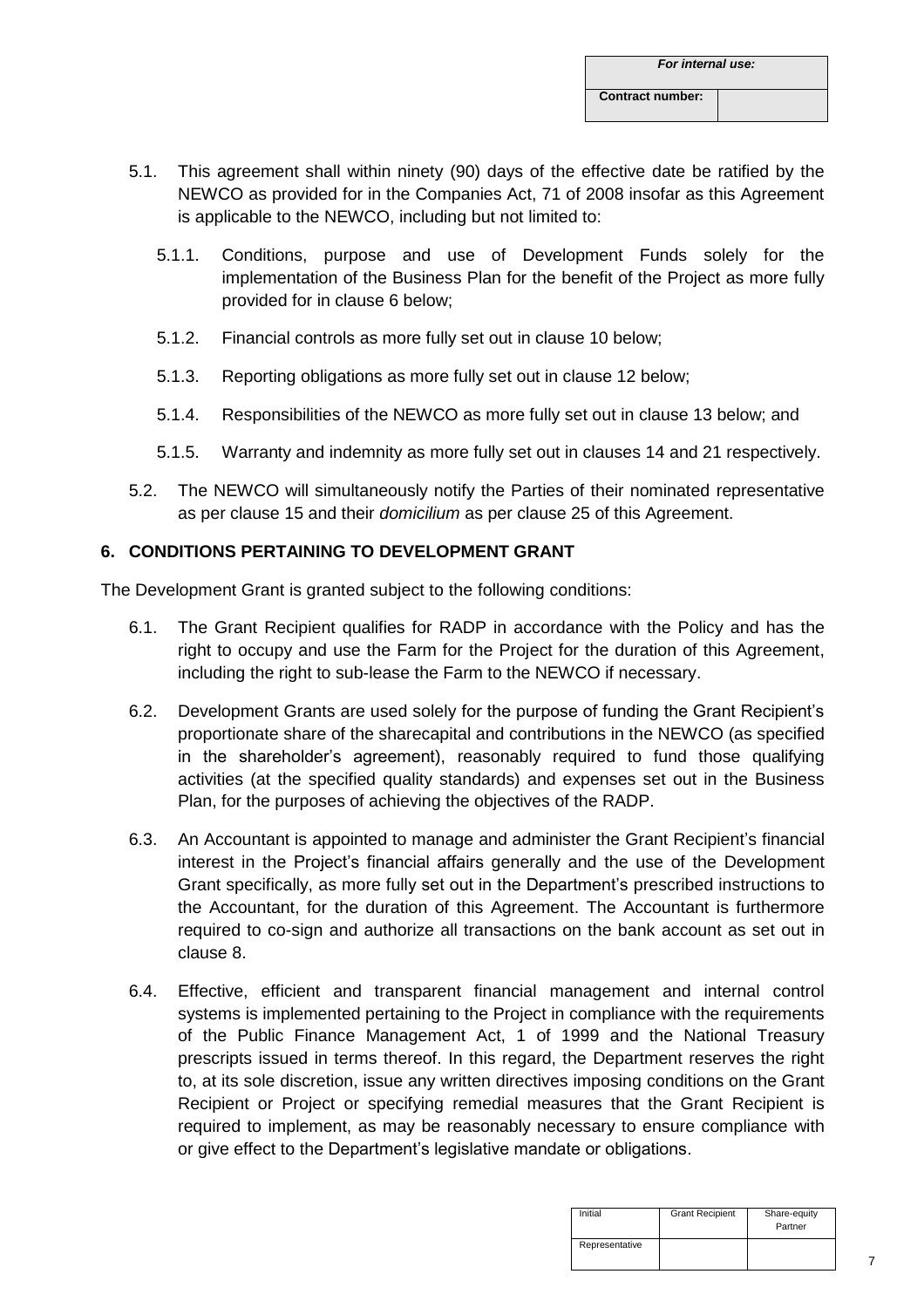- 6.5. The Parties expressly acknowledge the following conditions and agree that these are reasonable and necessary in order to achieve the objectives of the RADP:
	- 6.5.1. The Grant Recipient and Share-equity Partner is both committed to the Project for the duration of this Agreement and specifically commits to re-invest profits into the Project in order to ensure the long term sustainability of the Project, as more fully set out in the reinvestment strategy contained in the Business Plan. The Grant Recipient furthermore commits to the "pay it forward" concept and fulfilling its social responsibility commitments as contained in the Business Plan.
	- 6.5.2. For the duration of the Agreement, the Project shall be subject to the oversight of the Share-equity Partner who shall provide skills transfer, business and technical advise and production management services to the Grant Recipient.
	- 6.5.3. Development Grants shall only be used as the Grant Recipient's proportionate share of the sharecapital and contributions to the NEWCO and utilised solely for the benefit of the Project in accordance with the Business/Implementation Plan and shareholder's agreement.
	- 6.5.4. Assets (other than inventory or trading stock), which are funded through the Development Grant, shall not be sold without the prior written consent of the Department, which consent shall not be unreasonably withheld.
	- 6.5.5. The NEWCO shall at all times keep an updated inventory of all the assets of the Project.
	- 6.5.6. The Project shall maintain comprehensive production and asset insurance.
	- 6.5.7. The Farm shall not be sold, leased, sub-leased or otherwise parted control of, without the prior written consent of the Department, which consent shall not be unreasonably withheld.
	- 6.5.8. The Farm shall be kept free of any lien, pledge or encumbrance of any nature whatsoever, including any landlord's hypothec.
	- 6.5.9. No loan agreement pertaining to the Project or Farm whatsoever (whether or not the Farm is used as security) shall be entered into without the prior written consent of the Department, which consent shall not be unreasonably withheld.
	- 6.5.10. This Agreement shall not be used in order to encumber receipt of the Development Grant in any manner or subject it to any form or pledge or to use it as the basis for any form of security or guarantee.
	- 6.5.11. No change in shareholding or a change in the control management in the NEWCO, Grant Recipient or Project shall be effected without the prior written consent of the Department.

| Initial        | <b>Grant Recipient</b> | Share-equity<br>Partner |
|----------------|------------------------|-------------------------|
| Representative |                        |                         |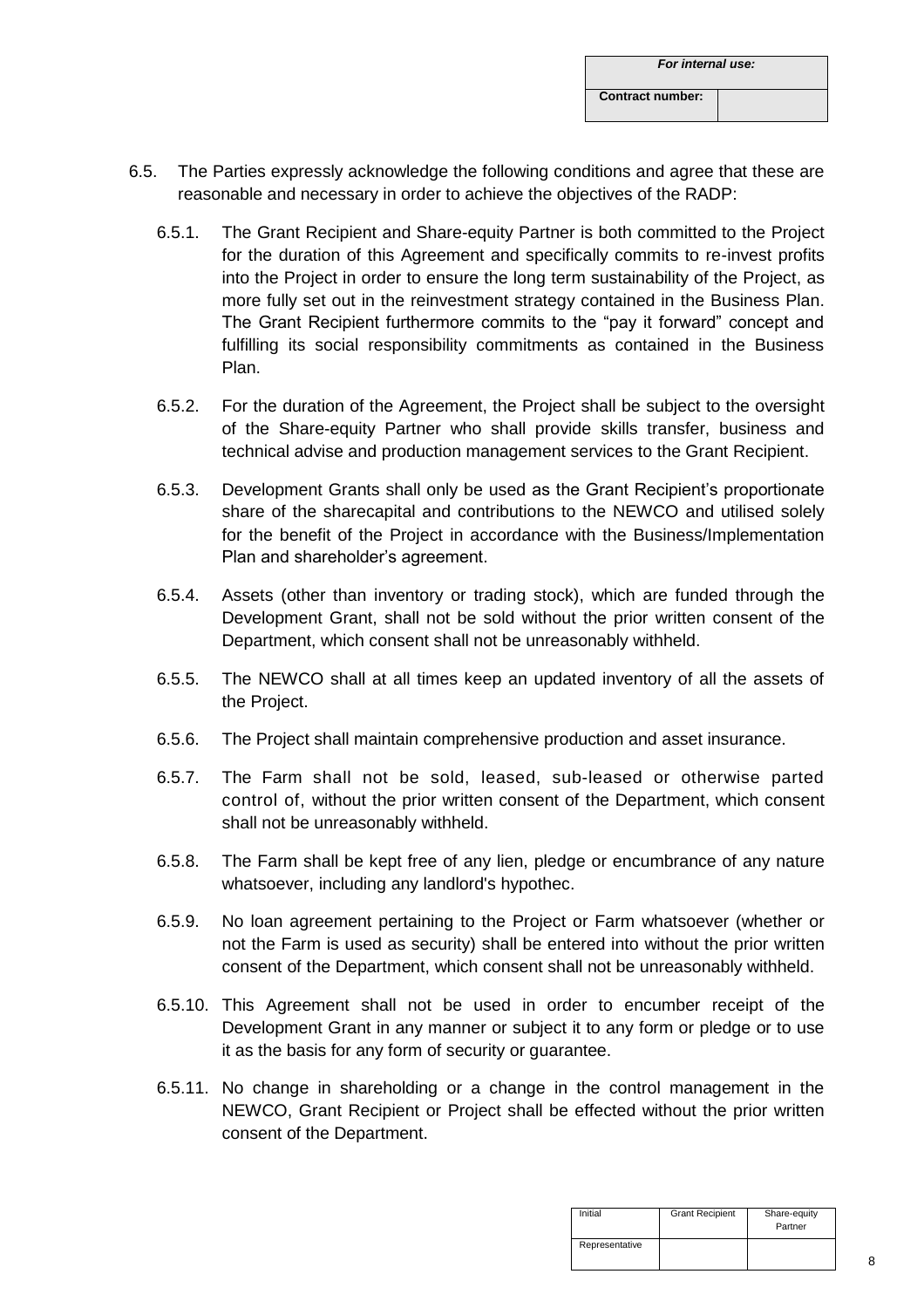- 6.5.12. No arrangement in terms whereof any aspect relating to the management or technical operations of the Project is outsourced or in respect of which any consulting or advisory service is received for financial compensation, shall be entered into without the prior written consent of the Department.
- 6.5.13. Where the Farm is owned by the Grant Recipient, a notarial deed granting a right of a first refusal to the benefit of the Department, shall be registered.
- 6.5.14. All financial assistance (in whatsoever form) granted to the Grant Recipient and/or Project in terms of any other programme of the Government, shall be immediately declared.

# **7. NATURE OF THE DEVELOPMENT GRANT**

- 7.1. The Development Grant is approved by the Department based on the production cycle of the anchor commodity of the Project irrespective of whether or not ancillary or supplementary commodities are also supported.
	- 7.1.1. The approval is done only in respect of the first production cycle in respect of each production unit as specified in the Implementation Plan. If the Project is in need of further Development Funds, it will be subject to a separate approval process and upon approval constitute an amendment to this Agreement in terms of clause 20.7.
	- 7.1.2. If the production cycle spans over a financial year of the Department, the Grant Recipient shall annually affirm the funding requirement of the Project in accordance with the Department's prescribed process.
- 7.2. The Development Grant is a discretionary grant and the Grant Recipient has no legal right or any entitlement thereto.
- 7.3. The release of the Development Grant is subject to availability of funds as approved by National Treasury and Parliament on a yearly basis, and allocated to the Department in terms of the relevant legislation.

# **8. TRANSFER OF THE DEVELOPMENT GRANT**

- 8.1. The Grant Recipient shall open a business bank account held at an accredited banking institution and dedicated to the receipt and disbursement of the Development Grant, as specified in the Contract Form. For the sake of clarity, it is recorded that this bank account will be in addition to and separate from the Grant Recipient and/or Project's general business bank account.
- 8.2. The Development Grant shall only be transferred directly into the bank account as set out in clause 8.1.
- 8.3. The Grant Recipient and the Accountant shall both be required to authorise and sign for all transactions on the account.

| Initial        | <b>Grant Recipient</b> | Share-equity<br>Partner |
|----------------|------------------------|-------------------------|
| Representative |                        |                         |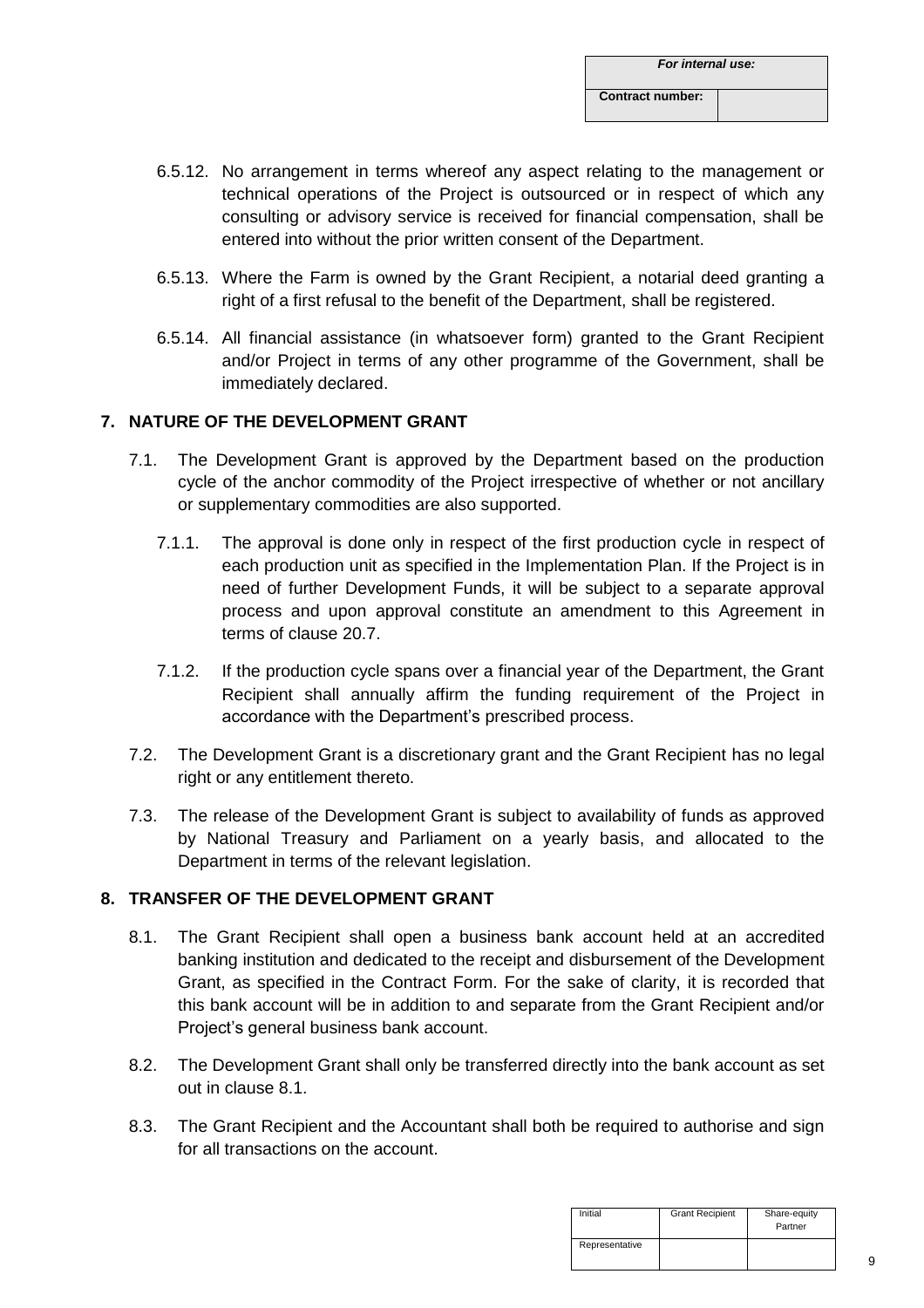| For internal use:       |  |
|-------------------------|--|
| <b>Contract number:</b> |  |

- 8.4. The Development Grant shall only be transferred by the Department in tranches, as specified in the Implementation Plan.
	- 8.4.1. The Grant Recipient shall complete the prescribed requisition form in respect of each tranche in accordance with the Department's prescribed process.
	- 8.4.2. The first tranche payment shall be made as an initial advance which shall, at the end of each tranche interval, be reconciled to actually incurred and qualifying expenses (with reference to the monthly reports submitted by the Accountant and Grant Recipient), and the difference will be off-set against the next tranche due. For the sake of clarity, it is recorded that actually incurred expenses that do not comply with the quality standards, or which were not incurred in accordance with the approved Business/Implementation Plan will not be considered as a "qualifying expense" for the purposes of the reconciliation and this Agreement, and where an expense was incurred at a price higher than a market related price, only the market related price will be considered as a "qualifying expense".
	- 8.4.3. The tranche will only be paid after the Department has completed the reconciliation procedures in terms of clause 8.4.2 and after having satisfied itself of the amount due in respect of the particular tranche.
	- 8.4.4. If at the end of the production cycle, the reconciliation shows that the total amount of the Development Grant paid, has exceeded the actually incurred and qualifying expenses, the Grant Recipient shall, within thirty (30) days of having been notified in writing thereof, pay back the difference to the Department.
- 8.5. The Department shall be entitled to reduce any Development Grant by an amount equal to any other financial assistance granted to the Grant Recipient and/or Project in terms of any other programme of the Government.
- 8.6. The Department shall be entitled to withhold funds or to delay payment where it reasonably believes or suspect that either Party-
	- 8.6.1. Has not or not fully complied with this Agreement including but not limited to the failure to comply with the prescribed conditions, or to timeously submit complete and correct reports, or if the Development Grant has been used other than in accordance with the Business/Implementation Plan;
	- 8.6.2. Has not or not fully complied with the Policy, other Departmental policies and laws;
	- 8.6.3. Has acted in a criminal, misleading or dishonest manner; or
	- 8.6.4. Has supplied incorrect, dishonest or fraudulent information or omitted to supply any material information.

| Initial        | <b>Grant Recipient</b> | Share-equity<br>Partner |
|----------------|------------------------|-------------------------|
| Representative |                        |                         |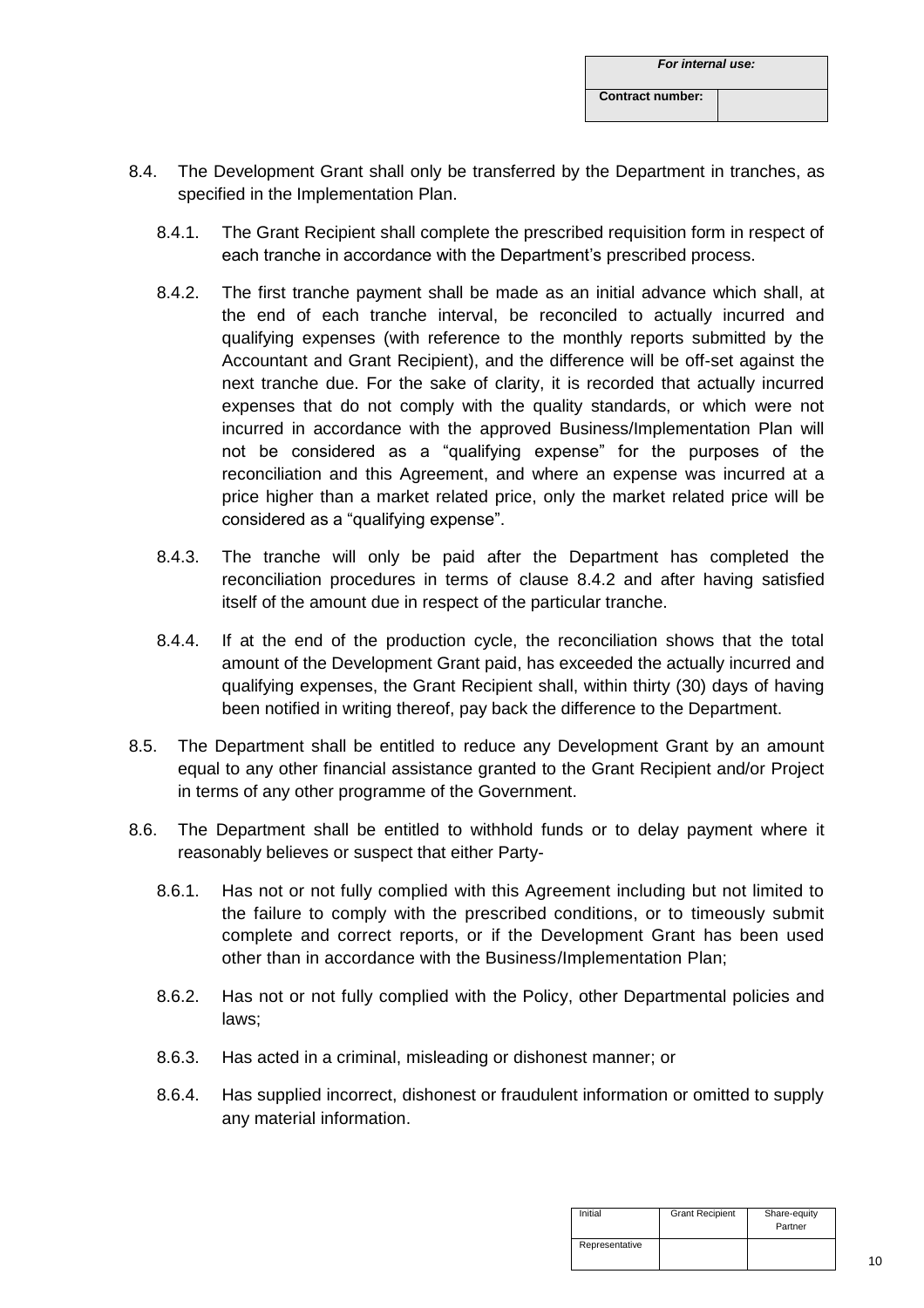- 8.7. The Department shall furthermore be entitled to defer payment pending receipt of additional information and/or clarification of issues arising out of any report to be submitted in terms of clause 12.1.
- 8.8. No interest shall be payable by the Department on amounts due and payable.
- 8.9. Any erroneous payment shall be immediately recoverable and may be deducted from future payments or any part thereof at the Department's sole discretion.
- 8.10. In the event that the Department reasonably believes or suspects that either Party has acted in a criminal, misleading or dishonest manner, the Department shall refer the matter for further investigation, prosecution and/or other remedial action including recovery of the Development Grant in terms of clause 17.3, as may be appropriate.

# **9. DEVIATIONS AND CONSENTS**

- 9.1. The Department's prior written consent is required to deviate, change or amend the Business/Implementation Plan or any element thereof, and for all activities or transactions so specified in this Agreement. The Grant Recipient shall request the Department's consent in accordance with the Department's prescribed process.
- 9.2. The Department may approve, reject or approve such a request subject to additional or other conditions, and will endeavour to advise the Grant Recipient of its decision within twenty-one (21) days.
- 9.3. The Department shall not unreasonably withhold consent but shall reject the deviation or request for consent where it will, in its reasonable opinion, negatively affect the Development Grant, the Project and/or the objectives of the RADP.
- 9.4. Any deviations or consents will be recorded in a revised Business/Implementation Plan and will constitute an amendment to this Agreement in terms of clause 20.7 and will be annexed as an addendum and numbered consecutively.
- 9.5. Any variance of more than ten percent (10%) in terms of clause 8.4.2, will be considered a unilateral and therefore unapproved deviation of the Business/Implementation Plan by the Grant Recipient.

# **10. FINANCIAL CONTROLS**

- 10.1. The Grant Recipient will in consultation with the Accountant, be responsible to ensure proper financial controls are implemented pertaining to the Project, in accordance with the applicable accounting practices..
- 10.2. Detailed, complete, accurate and continuously updated financial and accounting records (including supporting documents such as invoices, receipts and vouchers) must be maintained and retained for a period of five (5) years after expiry or termination of this Agreement.

| Initial        | <b>Grant Recipient</b> | Share-equity<br>Partner |
|----------------|------------------------|-------------------------|
| Representative |                        |                         |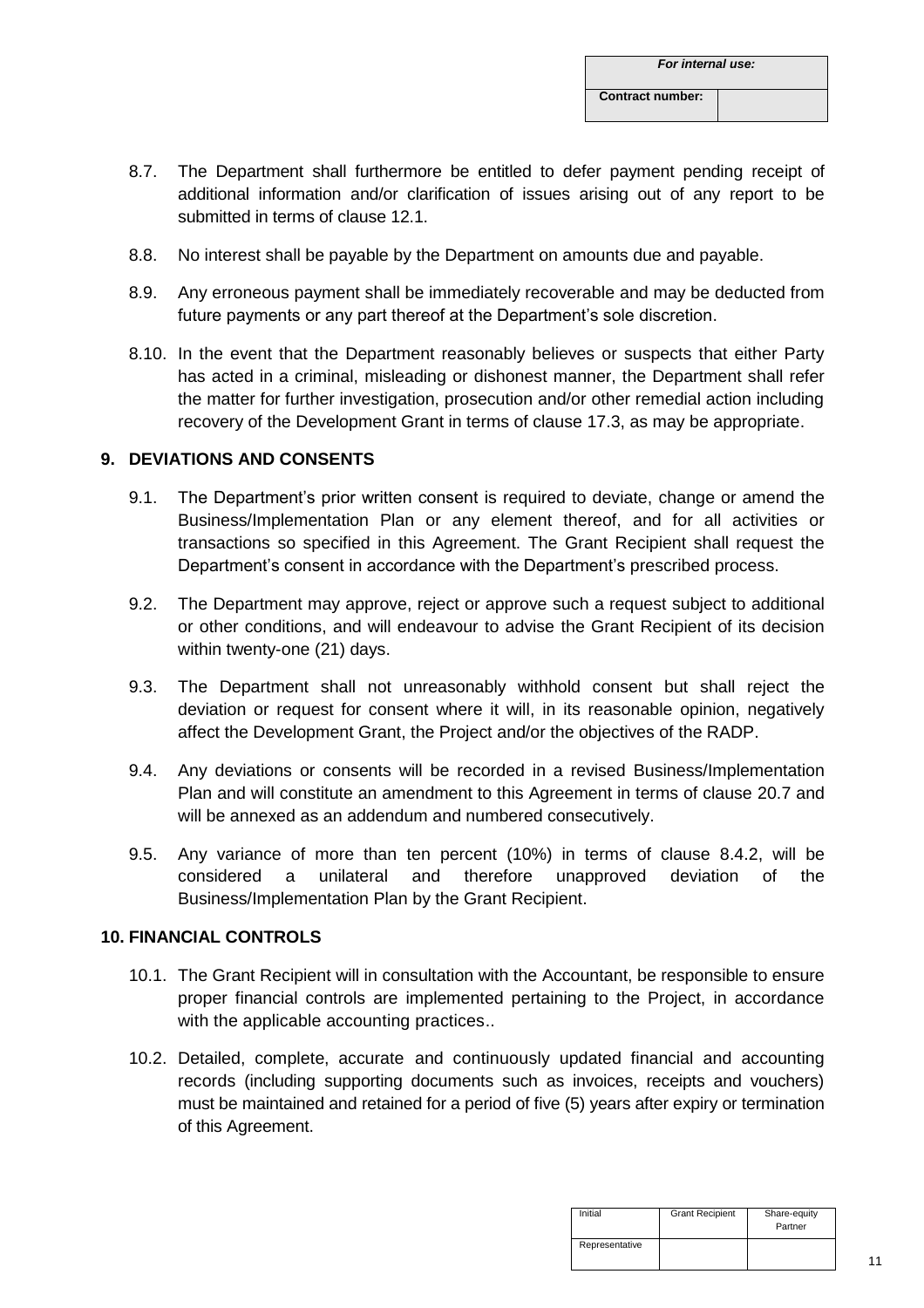- 10.3. Annual financial statements must be prepared, irrespective whether or not there is a statutory requirement applicable on the Grant Recipient to do so.
- 10.4. A fair process must be followed in the procurement of goods or services, which must adhere to the principles of best value for money, transparency and equal treatment. The Parties shall not procure any goods or services from a Connected Party (with reference to either the Grant Recipient or Share-equity Partner) without the prior written approval of the Department. The Department further reserves the right to, at its sole discretion, implement and mandate the use of a procurement card system.
- 10.5. The Development Grant shall be subject to and accounted for to the Department in terms of:
	- 10.5.1. The usual accounting practices and procedures in compliance with the International Financial Reporting Standards for Small and Medium Enterprises;
	- 10.5.2. All written directives of the Department issued in terms of the this Agreement, specifically clause 6.4; and
	- 10.5.3. The provisions of this Agreement.
- 10.6. The cost of the Accountant will only be considered a qualifying expense, which may be funded through the Development Grant, for the period for which the Development Grant has been approved in accordance with clause 7.1.1. Thereafter the cost of the Accountant will be considered as an operating expense for the Project and must be paid by the NEWCO from the Project's own funding.

# **11. SKILLS DEVELOPMENT**

- 11.1. The Share-equity Partner shall continuously assess the skills of the Grant Recipient and shall accordingly mentor, train and develop the skills of the Grant Recipient in order to enhance the Grant Recipient's proficiency as a commercial farmer.
- 11.2. The Department shall be entitled to develop and implement such skills development initiatives on its own or in partnership with other organs of state (which may include the AgriSETA), which it considers reasonable to achieve the objectives of the RADP. The Parties shall do all things reasonably necessary to give proper effect to such initiatives and to ensure its success, including participating in and/or conducting skills assessments, training and evaluations.
- 11.3. The Grant Recipient shall in good faith embrace all such skills development initiatives and shall give its complete co-operation and full participation therein.
- 11.4. The Grant Recipient and Share-equity Partner shall report to the Department on the skills development and training activities as may be required by the Department from time to time.

| Initial        | <b>Grant Recipient</b> | Share-equity<br>Partner |
|----------------|------------------------|-------------------------|
| Representative |                        |                         |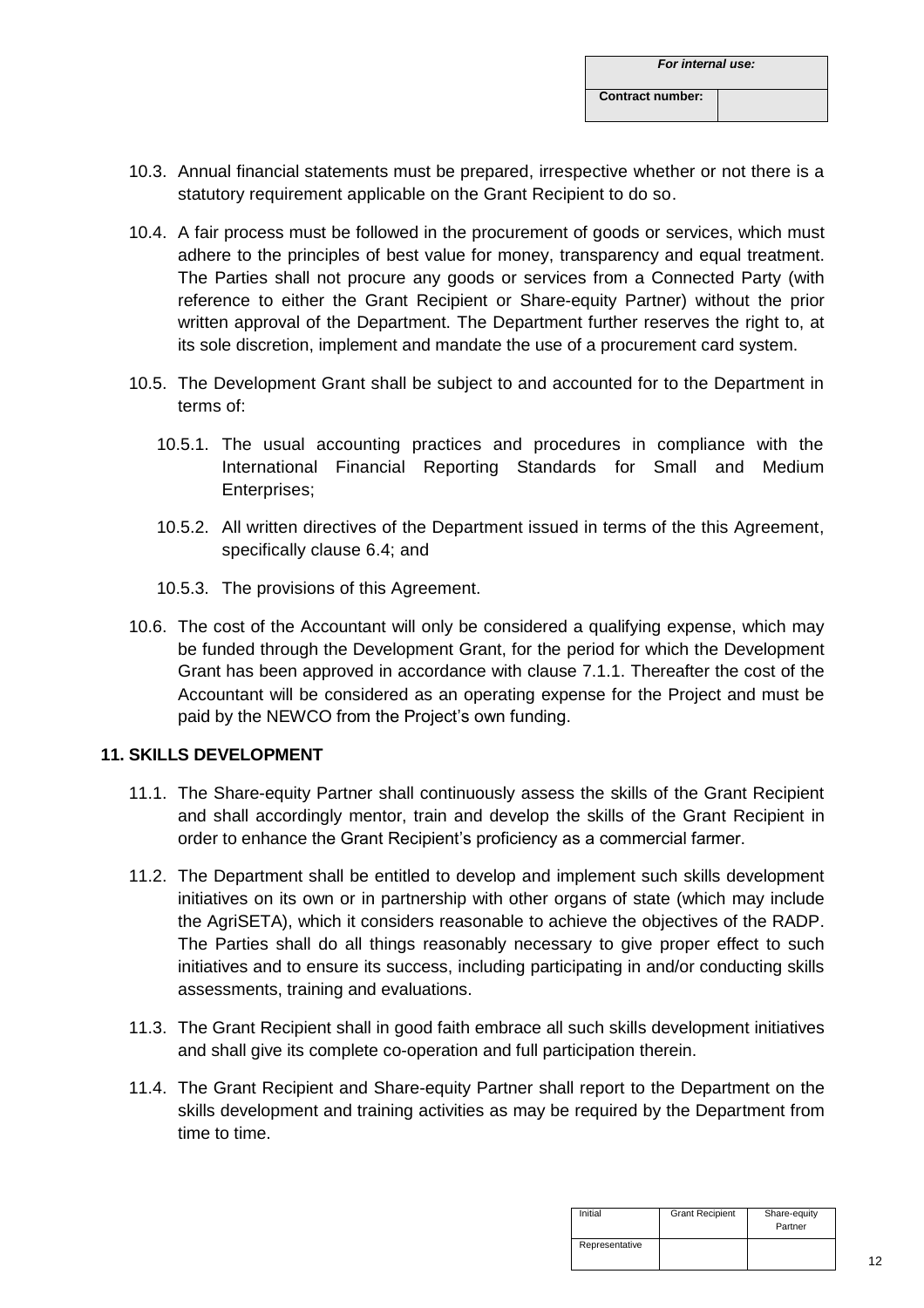| For internal use:       |  |
|-------------------------|--|
| <b>Contract number:</b> |  |

# **12. MONITORING**

- 12.1. Reporting:
	- 12.1.1. The Grant Recipient shall provide the Department with monthly reports on the operational implementation of the Business/Implementation Plan, by no later than the seventh  $(7<sup>th</sup>)$  day of each month or as may be prescribed by the Department from time to time. The report shall include extracts from the attendance register referred to in clause 13.1.10 below. The Share-equity Partner shall be responsible to verify the quality and authenticity of the data and reports and shall sign the report in evidence thereto and will by his signature thereto warrant that the Project is in accordance with the Business Plan and that no deviations have been effected without the Department's prior written consent.
	- 12.1.2. The Grant Recipient shall ensure that its Accountant provides the Department with quarterly reports on the financial management, the disbursement of the Development Grant and the Project's financial performance against the indicators set out in the Business Plan, by no later than the seventh  $(7<sup>th</sup>)$  day of each particular month or as may be prescribed by the Department from time to time. Such reports must contain all supporting documents including copies of all invoices, bank statements etc. and must be signed by the Accountant and co-signed by the Grant Recipient.
	- 12.1.3. The Share-equity Partner shall also monthly in advance prepare an operational plan aligned to the Implementation Plan and report on the activities monthly in arrears. The operational plan and monthly activity report shall be provided to the Department by no later than the seventh  $(7<sup>th</sup>)$  day of each month or as may be prescribed by the Department from time to time. The Grant Recipient shall be responsible to verify the quality and authenticity of the report with specific reference to the activities performed by the Shareequity Partner and the time spent, and shall sign the report in evidence thereto.
	- 12.1.4. The Department reserves the right to specify the format and content of such reports and to request ad hoc reports from time to time.
	- 12.1.5. The Department shall be entitled to request additional information and/or clarification or access to supporting documents in substantiation and verification of the information contained in the reports.
- 12.2. The Grant Recipient shall annually submit its annual financial statements as compiled by the Accountant to the Department within six (6) months from the end of the financial year irrespective whether or not it is legally required to compile such financial statements. The Grant Recipient and NEWCO shall also submit all reports submitted to the Companies and Intellectual Property Commission, to the Department at the same time.

| Initial        | <b>Grant Recipient</b> | Share-equity<br>Partner |
|----------------|------------------------|-------------------------|
| Representative |                        |                         |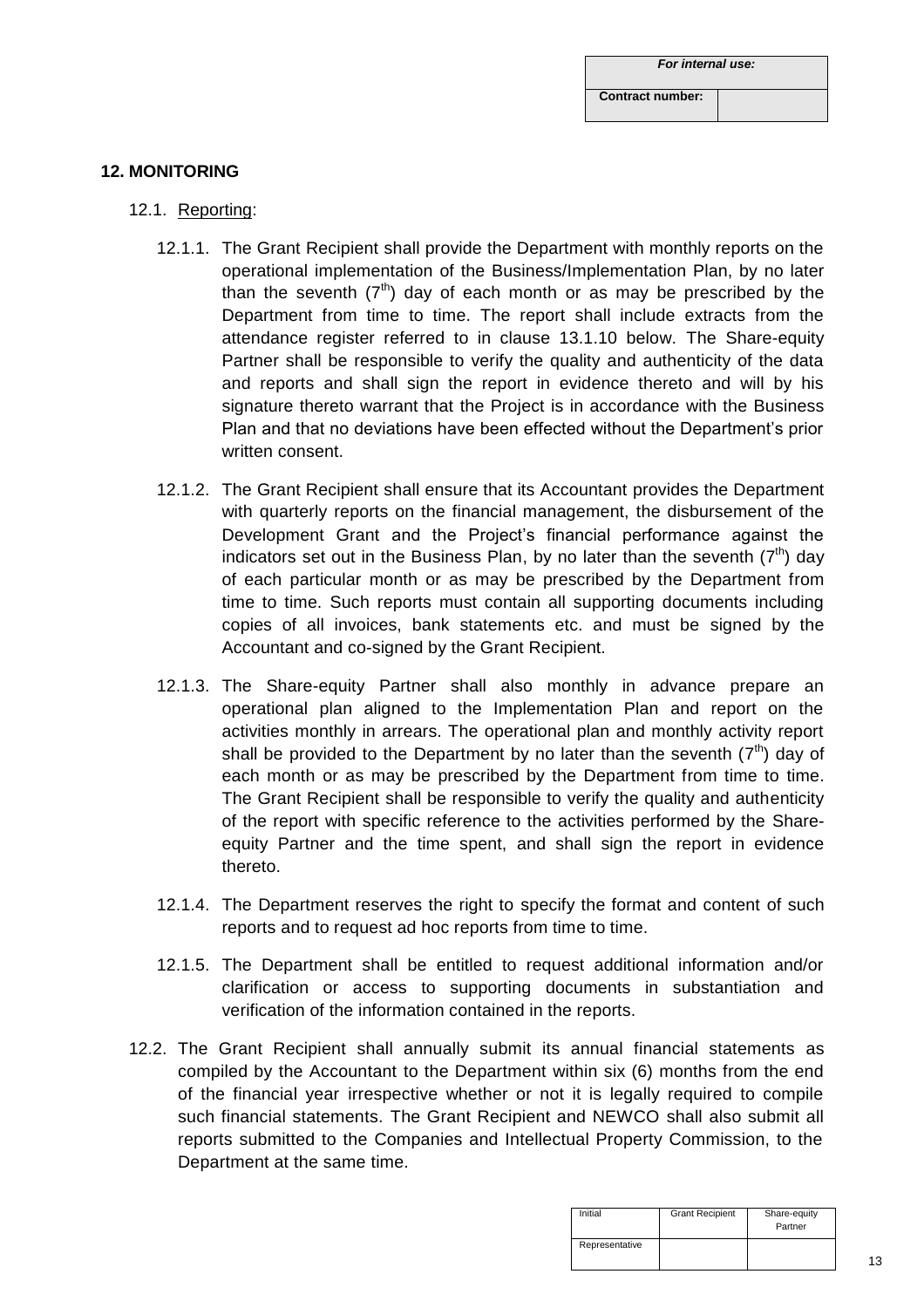- 12.3. The Grant Recipient shall annually submit an original tax clearance certificate to the Department or shall authorise the South African Revenue Service to disclose its tax status to the Department.
- 12.4. In addition, the Department shall have the right to:
	- 12.4.1. To request an independent forensic or financial audit or investigation of the Project, Grant Recipient or Share-equity Partner.
	- 12.4.2. To conduct site visits (scheduled and unscheduled) at the Project and have access to and inspect all documents and information reasonably required.
	- 12.4.3. To request copies of all agreements (such as an off-take agreement or quota) that has been entered into.
	- 12.4.4. To access information relating to the Project from project partners and stakeholders. This includes financial information from banks, production levels, and any other relevant information from other partners who have an interest in the Project.

# **13. PARTIES RESPONSIBILITIES**

Each of the Parties shall be responsible for the following:

- 13.1. Grant Recipient:
	- 13.1.1. To give effect to and comply with the shareholder's agreement for his/her/its own risk and gain.
	- 13.1.2. To obtain the prior written consent of the Department for any deviation, change or amendment of the Business/Implementation Plan and any other consent as may be required in terms of this Agreement.
	- 13.1.3. To timeously and accurately report to the Department as provided for in this Agreement.
	- 13.1.4. To expeditiously and comprehensively answer any queries raised by any person authorised by the Department and allow the Department access to the Project and any documentation and other information reasonably required.
	- 13.1.5. To avail itself to the mentorship, training and skills development interventions provided or arranged by the Share-equity Partner and/or Department.
	- 13.1.6. To co-operate with the Share-equity Partner in the overall leadership of the Project.
	- 13.1.7. To ensure proper financial controls and to co-operate with the Accountant in respect thereof.

| Initial        | <b>Grant Recipient</b> | Share-equity<br>Partner |
|----------------|------------------------|-------------------------|
| Representative |                        |                         |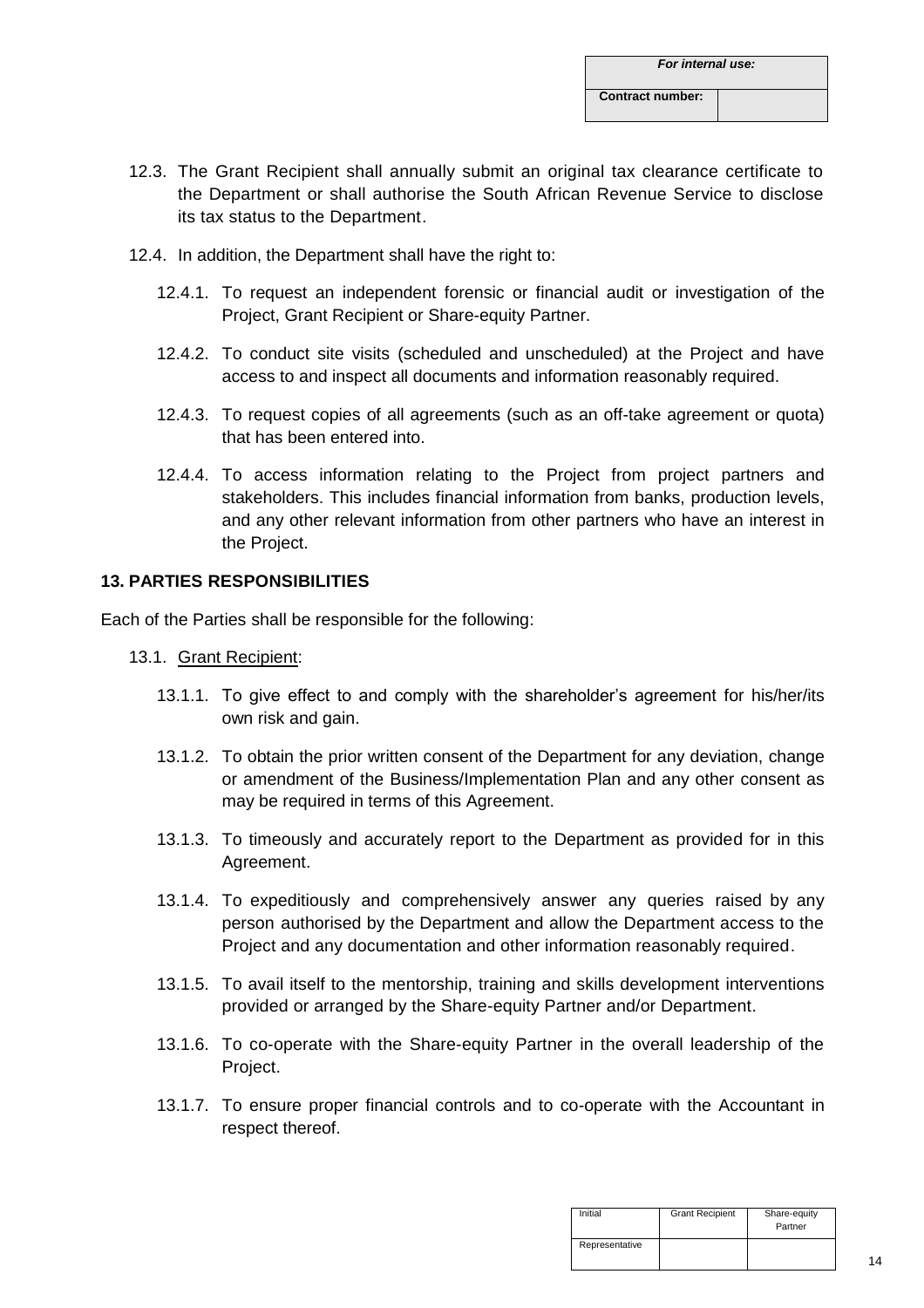- 13.1.8. To comply with all legislation including tax legislation and to provide the Department with a tax clearance certificate on an annual basis.
- 13.1.9. To pro-actively communicate to the Department any changes, challenges and progress of the Project and any concerns or suspicions of non-compliance.
- 13.1.10. To maintain an attendance register detailing site visits conducted by the Department and/or Share-equity Partner for the purpose of site inspections, attendance of meetings and/or performing other duties in respect of the Project. The register shall record the date, entry time, exist time, name of visitor and purpose of visit and shall be duly signed by the visitor and the Grant Recipient.

#### 13.2. Share-equity Partner :

- 13.2.1. To give effect to and comply with the shareholder's agreement for his/her/its own risk and gain.
- 13.2.2. To develop and implement a sound Business/Implementation Plan and monthly operational plan.
- 13.2.3. To mentor, train and develop the skills of the Grant Recipient to become a competitive and successful commercial farmer.
- 13.2.4. To expose the Grant Recipient to best practices in farming and to all operations of the farming operations as well as to develop and establish market opportunities.
- 13.2.5. To guide the Grant Recipient to make sound business and technical agricultural decisions in order to up skill the Grant Recipient to be a competitive producer.
- 13.2.6. To assess the Project in order to determine the needs of the Project and to assist with the development and implementation of production plans in order to ensure that the Project has production and sufficient budget to meet the Business Plan requirements.
- 13.2.7. To implement and monitor the achievement of outputs of the Project and the management of the Project as a whole.
- 13.2.8. To assist the Grant Recipient on the preparation of reports and documentation regarding the implementation of the Business/Implementation Plan and to verify the quality and authenticity of the data and reports submitted to the Department.
- 13.2.9. To report to the Department on skills development and training as well as his monthly activities as provided for in this Agreement.
- 13.2.10. To pro-actively communicate to the Department any changes, challenges and progress of the project and any concerns or suspicions of non-compliance.

| Initial        | <b>Grant Recipient</b> | Share-equity<br>Partner |
|----------------|------------------------|-------------------------|
| Representative |                        |                         |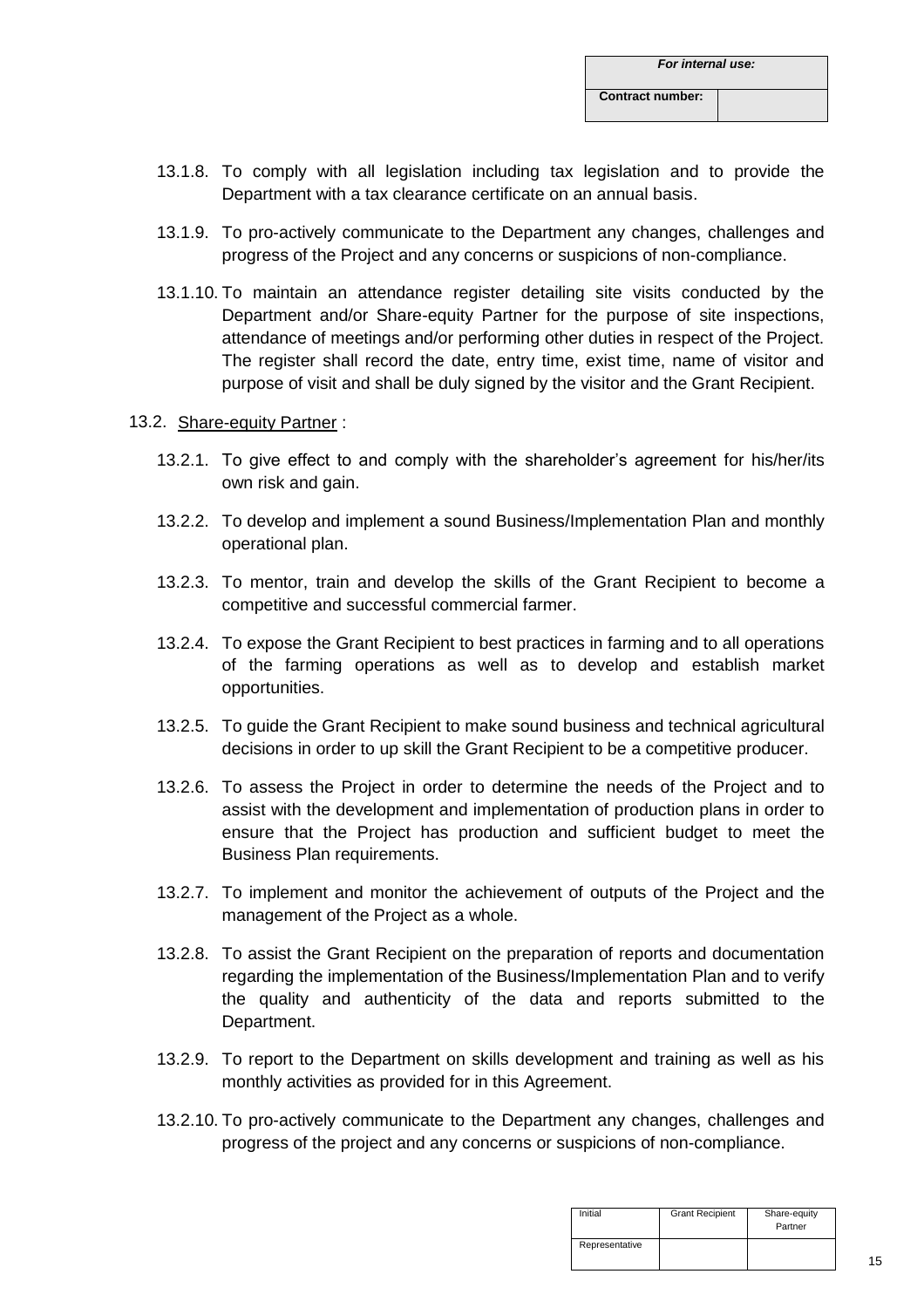#### 13.3. NEWCO:

- 13.3.1. To appoint and enter into an appropriate agreement with the Accountant wherein the Accountant's responsibility to comply with the Department's instructions to the Accountant is set out as well as the Accountant's fees are specified.
- 13.3.2. To conduct the business of the NEWCO in accordance with the provisions of the Business Plan in a manner that ensures the long-term sustainability of the Project for its own risk and gain.
- 13.3.3. To maintain and retain detailed, complete, accurate and continuously updated financial and accounting records.
- 13.3.4. To comply with all legislation including tax legislation and to provide the Department with a tax clearance certificate on an annual basis.
- 13.3.5. To maintain comprehensive production and asset insurance.
- 13.3.6. To maintain an updated inventory of all the assets of the Project.

| Initial        | <b>Grant Recipient</b> | Share-equity<br>Partner |
|----------------|------------------------|-------------------------|
| Representative |                        |                         |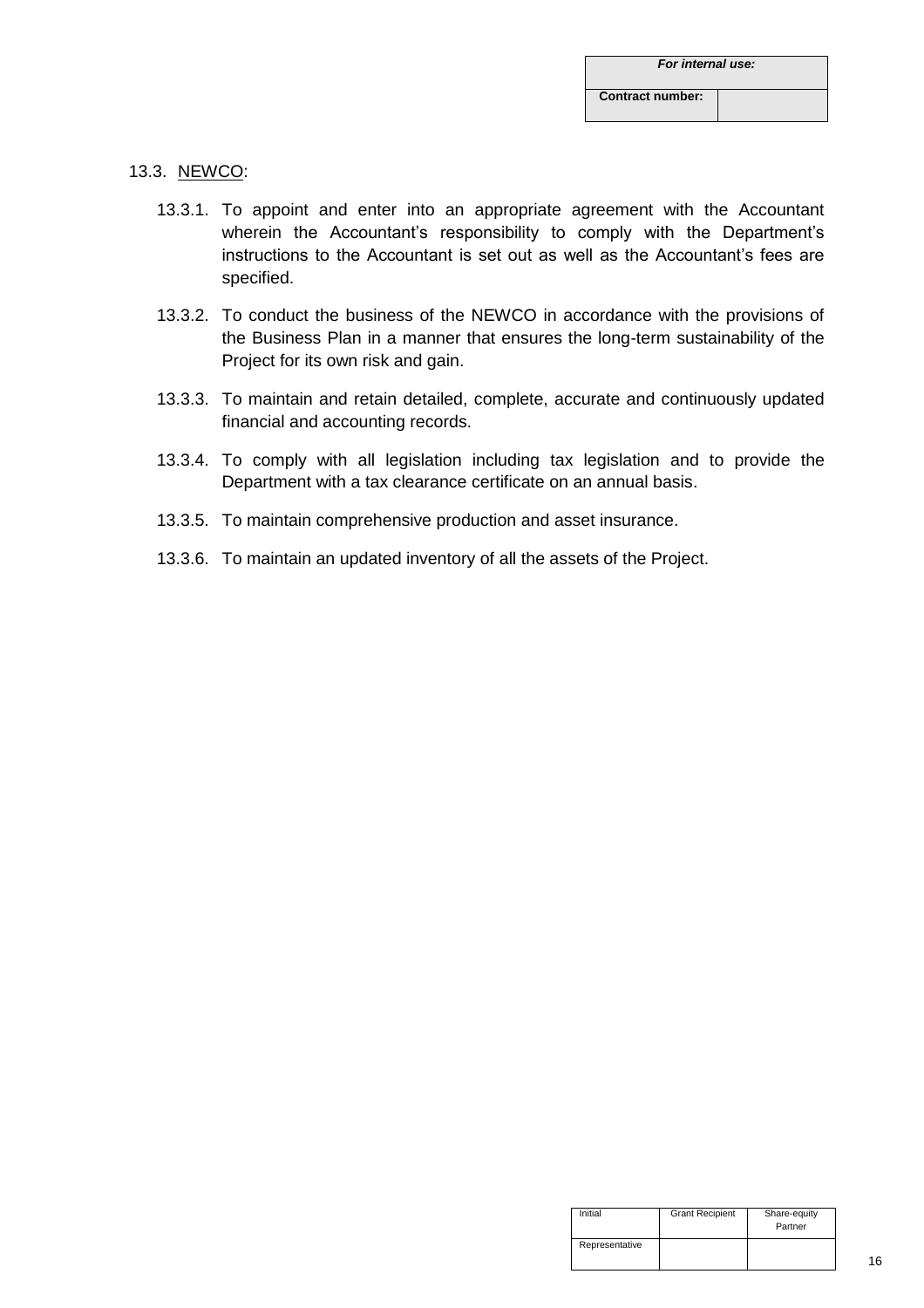## 13.4. Department:

- 13.4.1. To transfer the Development Grant to the Grant Recipient as specified in the Implementation Plan read together with Business Plan on the conditions specified in this Agreement.
- 13.4.2. To monitor and evaluate the performance of the Project, the Share-equity Partner and the RADP generally.
- 13.4.3. To reasonably consider all requests for deviations and consents and advise their decision in respect thereof together with reasons, timeously as set out in clause 9.

#### **14. WARRANTIES**

- 14.1. Each of the Parties hereby warrants to and in favour of the others that
	- 14.1.1. It has the legal capacity and has taken all necessary corporate action required to empower and authorise it to enter into this Agreement (if applicable) and the natural person who signs and executes this Agreement on behalf of a legal entity is validly and duly authorised to do so.
	- 14.1.2. This Agreement constitutes an agreement valid and binding on it and enforceable against it in accordance with its terms.
	- 14.1.3. The execution of this Agreement and the performance of its obligations hereunder does not and shall not –
		- 14.1.3.1. Contravene any law or regulation to which that Party is subject;
		- 14.1.3.2. Contravene any provision of that Party's constitutional or founding documents; or
		- 14.1.3.3. Conflict with, or constitute a breach of any of the provisions of any other agreement, obligation, restriction or undertaking which is binding on it.
	- 14.1.4. To the best of its knowledge and belief, it is not aware of the existence of any fact or circumstance that may impair its ability to comply with all of its obligations in terms of this Agreement.
	- 14.1.5. It is entering into this Agreement as principal (and not as agent or in any other capacity).
	- 14.1.6. No other party is acting as a fiduciary for it.
	- 14.1.7. It is not relying upon any statement or representation by or on behalf of any other Party, except those expressly set forth in this Agreement.

| Initial        | <b>Grant Recipient</b> | Share-equity<br>Partner |
|----------------|------------------------|-------------------------|
| Representative |                        |                         |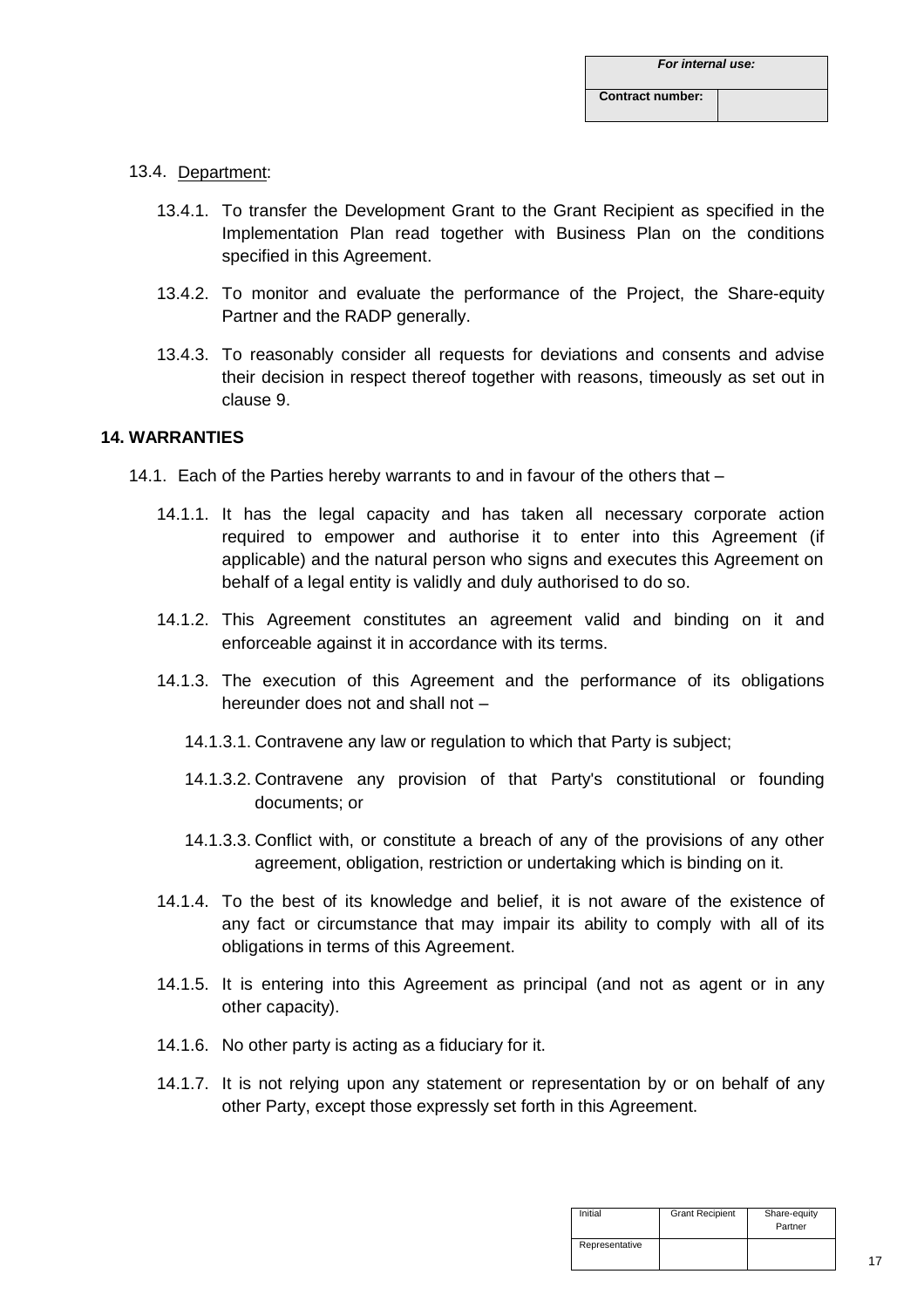- 14.2. The Grant Recipient hereby gives to and in favour of the Parties the following warranties and acknowledgements –
	- 14.2.1. That it will comply with the conditions set out in this Agreement in clause 6.
	- 14.2.2. All information submitted to the Department during the application is true, correct and complete and the Grant Recipient is not aware of any other information that may impact or prejudice the application, Project or RADP in general.
	- 14.2.3. It has disclosed all loans and/or financial assistance (in whatsoever form) received from other development financing or other institutions and shall give permission to the Department to engage these institutions regarding these loans/financial assistance, if required.
- 14.3. The Share-equity Partner hereby gives to and in favour of the Parties the following warranties and acknowledgements –
	- 14.3.1. That it will comply with the conditions set out in this Agreement in clause 6.
	- 14.3.2. It has the necessary equity as well as skills and experience in farming and farming operations and it will exercise its functions in terms of this Agreement with the highest degree of skill, due diligence and care.
	- 14.3.3. All deliverables shall be of the standard that can be expected in the agricultural norms and standards or any other relevant industry.
- 14.4. The NEWCO hereby gives to and in favour of the Parties the following warranties and acknowledgements –
	- 14.4.1. That it will comply with the conditions set out in this Agreement in clause 6.
	- 14.4.2. All deliverables shall be of the standard that can be expected in the agricultural norms and standards or any other relevant industry.
- 14.5. Each of the representations and warranties given by the Parties above shall
	- 14.5.1. Be a separate warranty and will in no way be limited or restricted by inference from the terms of any other warranty or by any other words in this Agreement;
	- 14.5.2. Continue and remain in force notwithstanding the completion of any or all the transactions contemplated in this Agreement; and
	- 14.5.3. Prima facie be deemed to be material and to be a material representation inducing the other Parties to enter into this Agreement.

## **15. COMMUNICATION**

15.1. During the implementation of this Agreement, the Grant Recipient and Share-equity Partner will be respectively represented by the persons specified in the Contract

| Initial        | <b>Grant Recipient</b> | Share-equity<br>Partner |
|----------------|------------------------|-------------------------|
| Representative |                        |                         |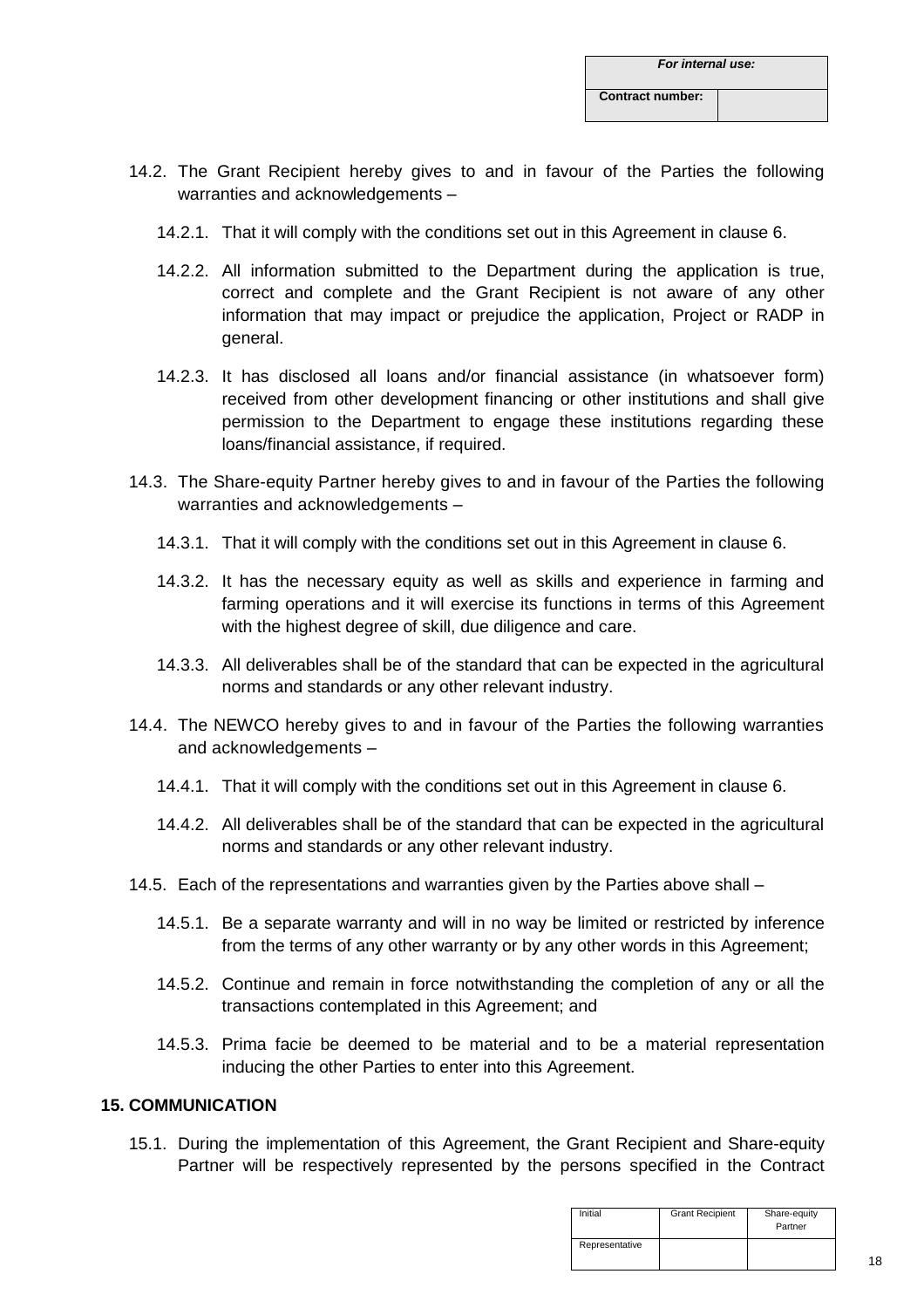Form who shall be responsible for liaison and the day to day management and implementation of the Agreement.

- 15.2. The Department will be represented by the relevant provincial Director: Land Reform or duly delegated.
- 15.3. The Parties shall meet regularly in order to gauge progress of the Project and to communicate and resolve any problems. Meetings will be held at least quarterly or on an ad hoc basis and the Department will be responsible to keep minutes of such meetings.

# **16. BREACH AND TERMINATION**

- 16.1. Where the Grant Recipient is a natural person, the Agreement shall be deemed to have terminated immediately prior to his/her death.
- 16.2. Notwithstanding the provisions of clause 16.3, this Agreement may by written notice be forthwith terminated by the Department, without prejudice to any of its other rights in law, in the event that –
	- 16.2.1. Any Party fails to carry out or comply with any of the conditions set out in clause 6 or any other material terms or conditions of this Agreement in a proper and efficient manner including but not limited to abuse, misuse or unauthorised use of the Development Grant, unauthorized deviations from the Business/Implementation Plan or following unfair and/or prejudicial procurement practices.
	- 16.2.2. The Grant Recipient's right to occupy the Farm expires, terminates, is cancelled or is lost for any reason whatsoever.
	- 16.2.3. Any Party breaches any warranty contained in this Agreement.
	- 16.2.4. Any Party fails, in the sole opinion of the Department, at any time to act in good faith or to use its best endeavours to properly conduct, improve, extend, develop, promote, protect and preserve the Project or engages in any activity which is or may become harmful or contrary to the interests of the Project.
	- 16.2.5. An order is made by any court of competent jurisdiction, whether provisional or final, for the winding up or the judicial management of any Party.
	- 16.2.6. Any Party compromises generally with its creditors or attempts to do so.
	- 16.2.7. Any Party passes a resolution for its voluntary winding up.
	- 16.2.8. Any Party ceases to carry on business or disposes of its business or changes the fundamental nature of its business and/or disposes of the major portion of its assets other than for value or it is destroyed.

| Initial        | <b>Grant Recipient</b> | Share-equity<br>Partner |
|----------------|------------------------|-------------------------|
| Representative |                        |                         |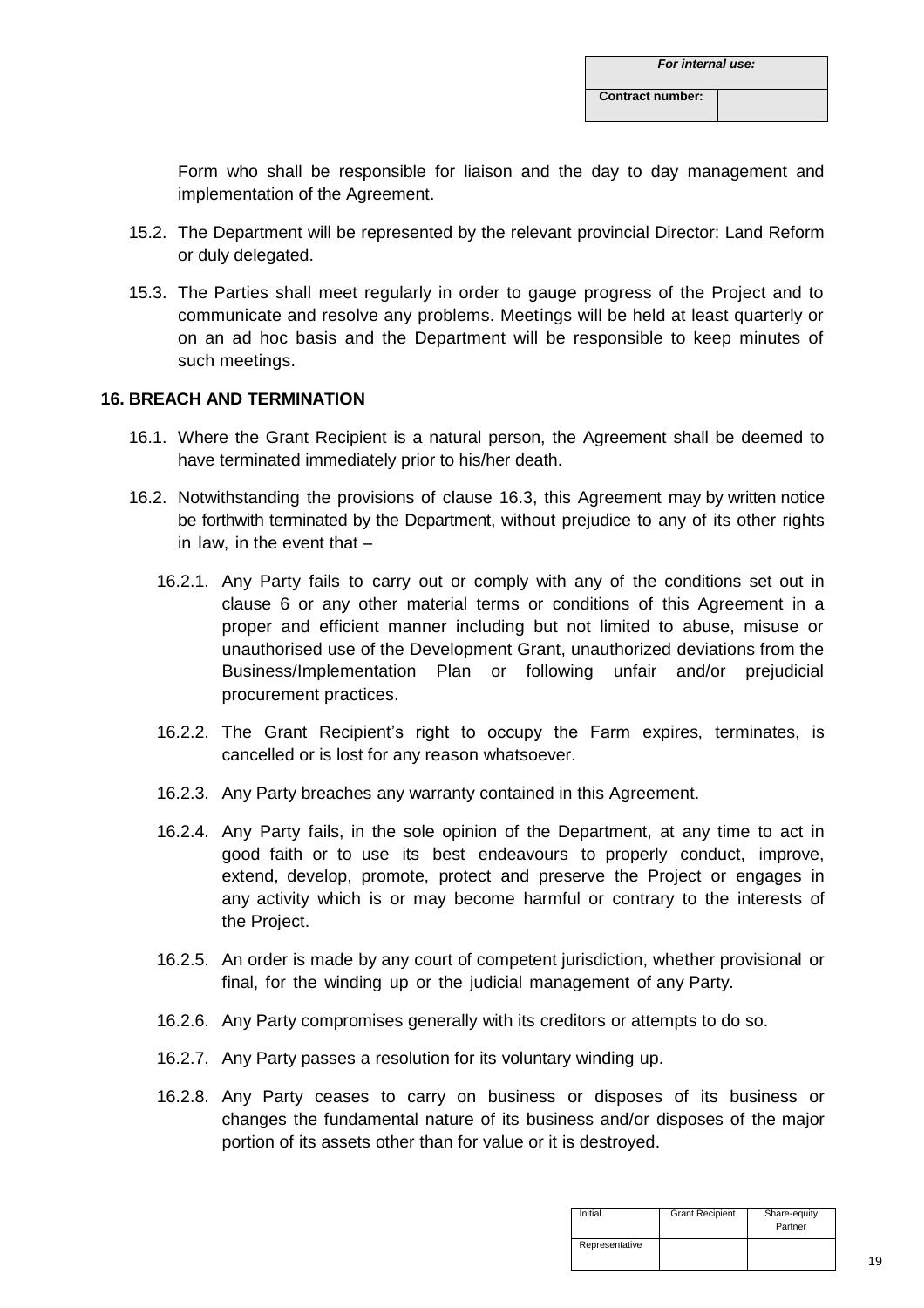- 16.2.9. Any Party undergoes a change in Control Management.
- 16.2.10. The Project no longer requires or qualifies for a Development Grant in accordance with the Policy.
- 16.2.11. Any change in government policy.
- 16.3. In the event of the Grant Recipient, Share-equity Partner and/or NEWCO, as the case may be, ("Defaulting Party") committing any other breach of any of the terms of this Agreement and failing to remedy such breach within a period of 14 (fourteen) days after receipt of a written notice from the Department calling upon the Defaulting Party so to remedy, then the Department shall be entitled, at its sole discretion and without prejudice to any of its other rights in law, either to claim specific performance of this Agreement or to terminate this Agreement forthwith and without further notice, and in either case to claim and recover damages from the Defaulting Party.
- 16.4. The Parties agree that any costs awarded will be recoverable on an attorneyand-own-client scale unless the Court specifically determines that such scale shall not apply, in which event the costs will be recoverable in accordance with the High Court tariff, determined on an attorney-and-client scale.
- 16.5. Without derogating from the provisions of the Agreement, for the purposes of this clause the term "Party" shall include the NEWCO and the Grant Recipient, Shareequity Partner and the NEWCO shall be deemed to have acted jointly and severally.

# **17. EFFECT OF TERMINATION**

- 17.1. In the event that this Agreement expires or is terminated for whatsoever reason, no Development Grant will be transferred by the Department after that date, notwithstanding whether or not there are tranche payments outstanding at date of expiry or termination.
- 17.2. Any Development Grant monies transferred by the Department into the Grant Recipient's bank account, which has not been disbursed or already committed at the date of expiry or termination, shall forthwith be reimbursed to the Department.
- 17.3. Where a forensic audit conducted or commissioned by the Department or a competent authority find that the Grant Recipient, Share-equity Partner and/or NEWCO have failed to comply with any of the conditions set out in clause 6 or acted in a criminal, misleading, dishonest manner or supplied incorrect, dishonest or fraudulent information or omitted to supply any material information, the Department shall reclaim any Development Grant already paid together with interest and any legal or other costs of recovery which may include the cost of forensic investigators and/or auditors from the Grant Recipient, Share-equity Partner and/or NEWCO jointly and severally.

| Initial        | <b>Grant Recipient</b> | Share-equity<br>Partner |
|----------------|------------------------|-------------------------|
| Representative |                        |                         |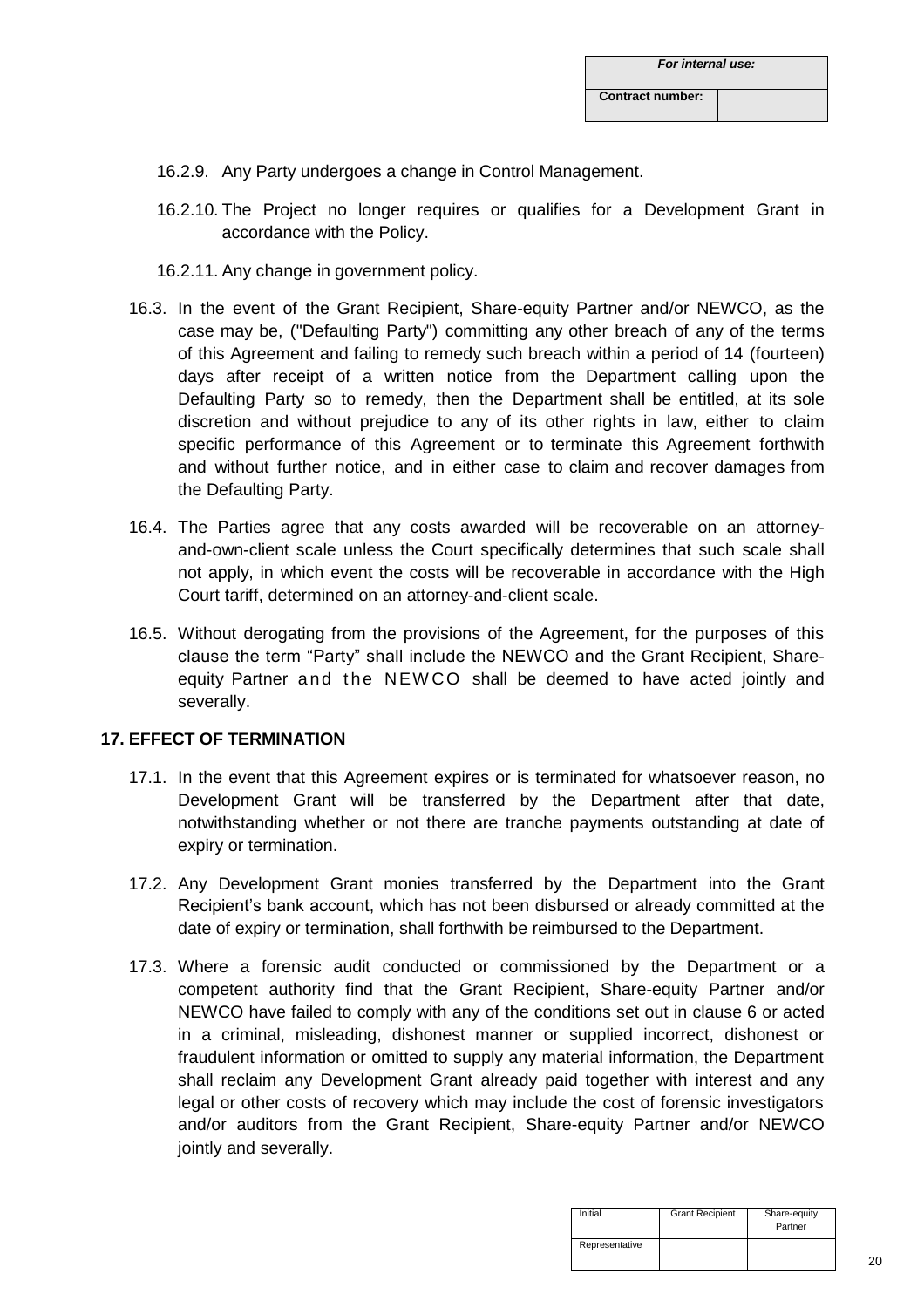| For internal use:       |  |
|-------------------------|--|
| <b>Contract number:</b> |  |

17.4. Where the Grant Recipient is a legal entity, the Department shall have the right to reclaim the Development Grant in terms of clause 17.3 from its shareholders, directors or principal officers jointly and severally, who binds themselves jointly and severally as surety and co-principal debtor with the Grant Recipient in this regard.

### **18. CONFIDENTIALITY**

- 18.1. The Parties acknowledge that any information supplied in connection with this Agreement which has or may in any way whatsoever be transferred or come into the possession or knowledge of any other of them ("the Receiving Party") may consist of confidential or proprietary data, disclosure of which to or use by third parties might be damaging to the party concerned.
- 18.2. The receiving party therefore agrees to hold such material and information in the strictest confidence, to prevent any use thereof other than for the purposes of this Agreement and to release it only to such properly authorised third parties requiring such information for the purposes of this Agreement and agree not to release or disclose it to any other party who has not signed an agreement expressly binding himself not to use or disclose it other than for the purposes of this Agreement.
- 18.3. The undertaking and obligations contained in this clause do not apply to information which:
	- 18.3.1. Is publicly available at the date of disclosure or thereafter becomes publicly available from sources other than the parties;
	- 18.3.2. The receiving party demonstrates that it was already in its possession prior to its receipt by or disclosure to such receiving party;
	- 18.3.3. Is required by law or any regulatory authority to be disclosed; or
	- 18.3.4. After being disclosed to the receiving party is disclosed by any other person to the receiving party otherwise than in breach of any obligation of confidentiality.
- 18.4. The Parties shall take such precautions as may be necessary to maintain the secrecy and confidentiality of such material and information in respect of its employees, agents, or any other person to whom any such confidential or proprietary data may have been or will be disclosed.
- 18.5. Save as may be required by law or any regulatory authority, no announcement or publicity of the existence of this Agreement or its content or the transaction embodied in this Agreement shall be made or issued by or on behalf of the Grant Recipient or Share-equity Partner without the prior consent of the Department.

# **19. DISPUTE RESOLUTION**

19.1. The Parties undertake to attempt to resolve any dispute that arises speedily and in a spirit of co-operation.

| Initial        | <b>Grant Recipient</b> | Share-equity<br>Partner |
|----------------|------------------------|-------------------------|
| Representative |                        |                         |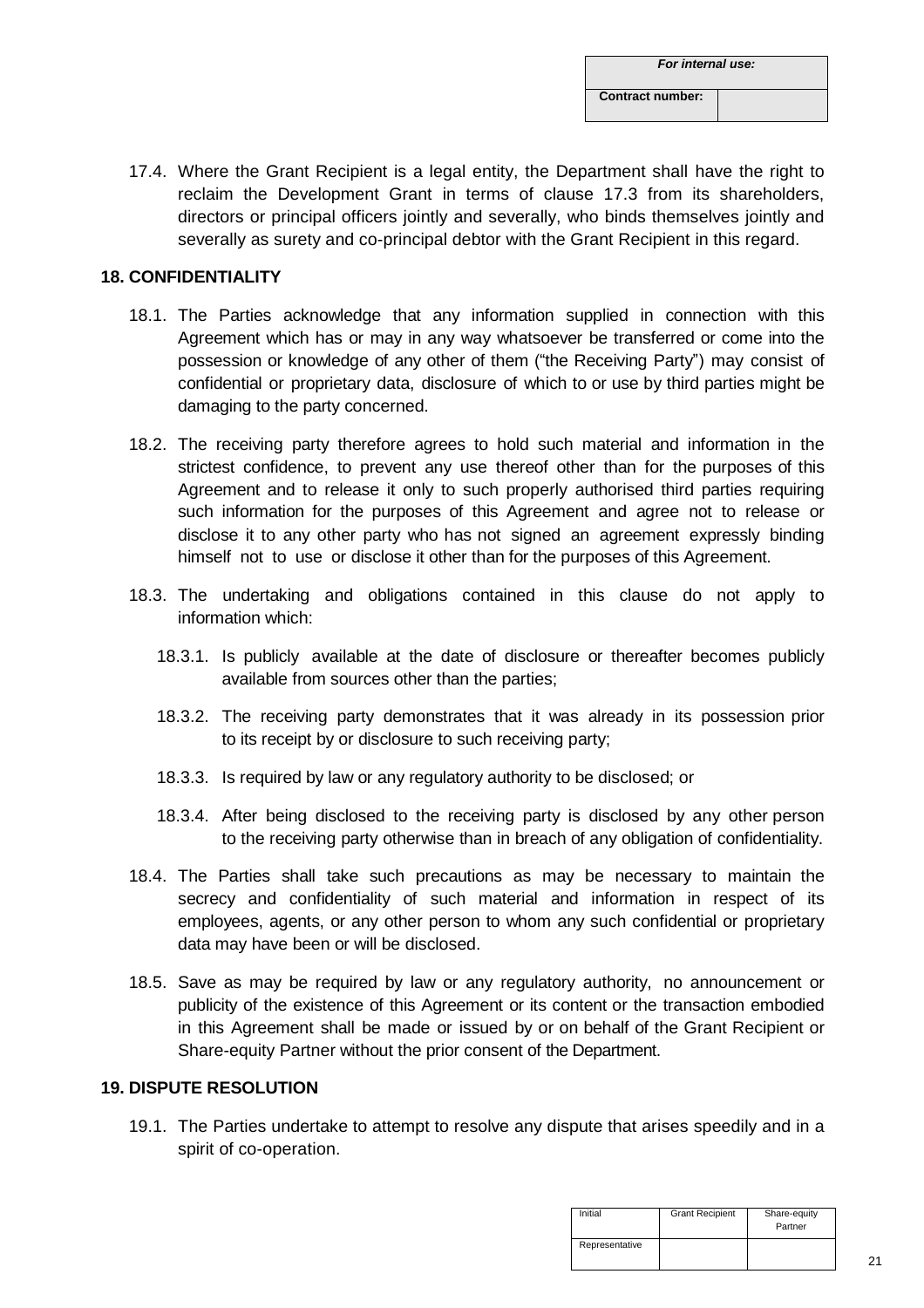# 19.2. Mediation:

- 19.2.1. The Department shall mediate any complaints and disputes (other than as provided for in the shareholder's agreement) that may arise between the Shareequity Partner and the Grant Recipient including allegations of a failure to comply with the terms and conditions of this Agreement raised by one against the other. In this regard the following procedure shall be applicable:
	- 19.2.1.1. The aggrieved party shall inform the Department in writing of the complaint or dispute accompanied by detailed grounds thereof within fourteen (14) days of the dispute arising.
	- 19.2.1.2. The Department shall convene a meeting between the Share-equity Partner and the Grant Recipient within seven (7) days of the receipt of the notice of dispute.
	- 19.2.1.3. Should the Parties not be able to resolve their complaint or dispute, the Director-General of the Department shall so certify and any of the Parties may refer the matter for Arbitration in terms of clause 18.3.
- 19.2.2. If the complaint and dispute concerns any conduct on the part of the Department related to its obligations in terms of this Agreement, such dispute shall be referred directly for Arbitration in terms of clause 18.3.
- 19.3. Arbitration:
	- 19.3.1. In instances where a dispute remain unresolved following the mediation process in terms of clause 19.2.1, or where the complaint or dispute concerns any conduct on the part of the Department in terms of clause 19.2.2, a Party may refer such dispute to arbitration by one or more arbitrators agreed upon by the Parties or failing that agreement appointed by the law society of the province in which the Farm is situated.
	- 19.3.2. The arbitration shall be conducted as provided by the Arbitration Act, 42 of 1965, save that the arbitrator shall have the sole discretion to prescribe the procedure to be followed and the time limits to be adhered to. The arbitrator shall determine the issue of the arbitration costs.
	- 19.3.3. The decision of the arbitrator shall be binding on the Parties as if it was an order of Court.
- 19.4. Each party reserves its right to approach court at any time after having exhausted its remedies in terms of this Agreement.

| Initial        | <b>Grant Recipient</b> | Share-equity<br>Partner |
|----------------|------------------------|-------------------------|
| Representative |                        |                         |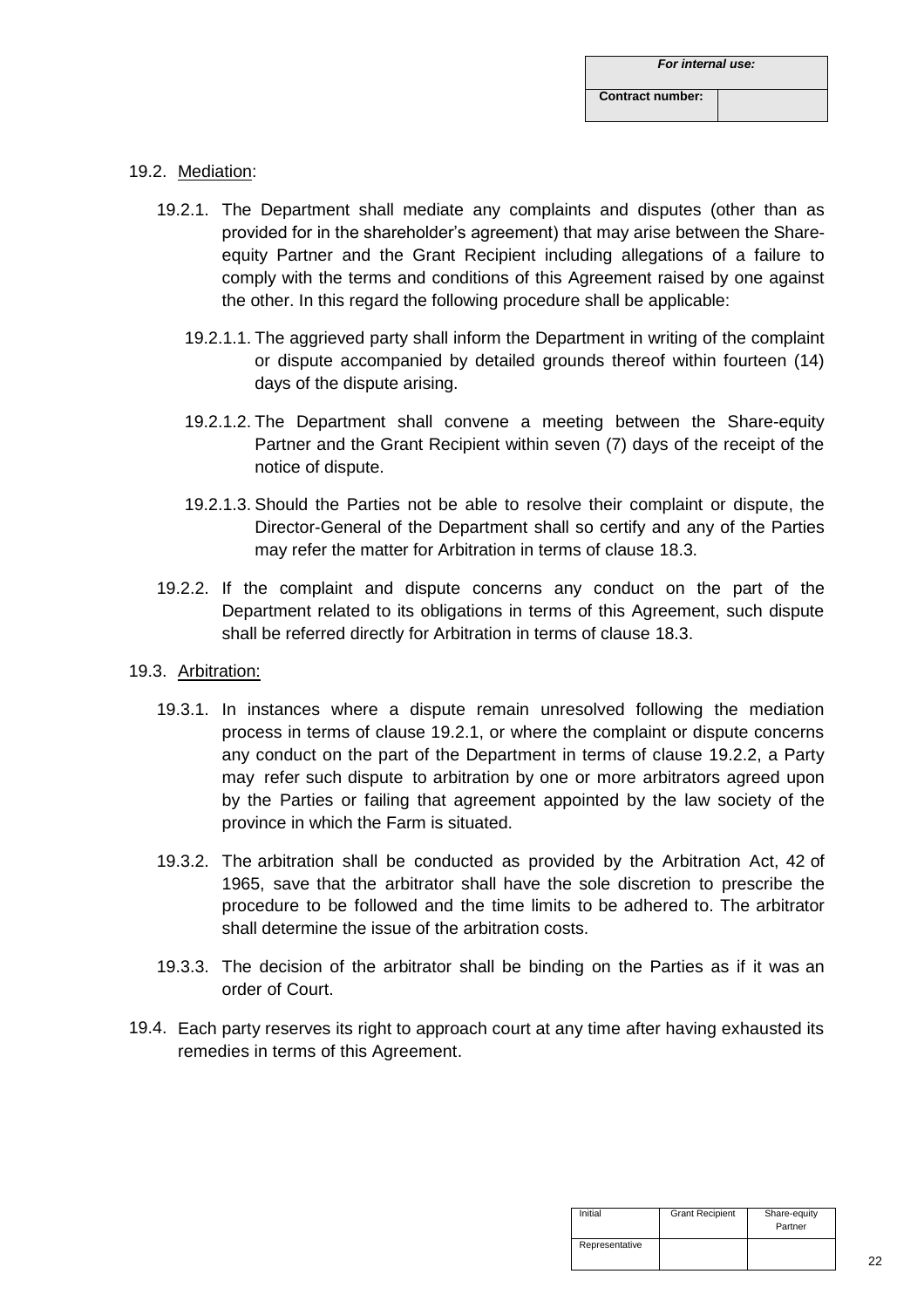#### **20. GENERAL PROVISIONS**

- 20.1. Nothing in this Agreement shall be construed as establishing a partnership, agency agreement, shareholding agreement or other representation between either of the Parties.
- 20.2. No representation, guarantee and/or warranties of any nature whatsoever, excluding those as expressly contained in this Agreement, which is made or given by either Party or any of its officers shall be taken into consideration in determining the rights and obligations of the Parties.
- 20.3. No waiver of any of the provisions of this Agreement by a Party shall be valid and enforceable unless such waiver was ratified in writing. The waiving Party shall not be prohibited in enforcing the waived provision in the future.
- 20.4. The Grant Recipient may not cede, assign, delegate or transfer of any rights or obligations by virtue of or as a result of this Agreement. The Share-equity Partner may not cede, assign, delegate or transfer any rights or obligations by virtue of or as a result of this Agreement without the prior written consent of the Department which may, in its sole discretion be withheld, or made subject to such conditions as the Department in its sole discretion may be determine.
- 20.5. This Agreement constitute the whole of the whole of the agreement between the parties relating to the matters dealt with herein and save to the extent otherwise provided herein, no undertaking, representation, term or condition relating to the subject matter of this Agreement not incorporated in this Agreement shall be binding on any of the parties.
- 20.6. This Agreement supersedes and replaces any and all agreements between the Parties in relation to the subject matter hereof.
- 20.7. Save as expressly provided for in this Agreement, no amendments or alterations of this Agreement shall be binding unless the Parties have agreed thereto in writing and such amendments or alterations have been signed by all Parties. All amendments or alterations will be numbered consecutively and attached to the Contract Form as addendums thereto.
- 20.8. If any term of this agreement is declared by a competent authority to be illegal, invalid or unenforceable, such provision shall be severed and divisible from the terms and conditions of this Agreement and the Parties will retain the right to enforce all the other terms of this Agreement.
- 20.9. Notwithstanding anything to the contrary, clauses 10.2, 12.4, 14, 17, 18 and 21 will survive termination, cancellation or expiry of this Agreement.

| Initial        | <b>Grant Recipient</b> | Share-equity<br>Partner |
|----------------|------------------------|-------------------------|
| Representative |                        |                         |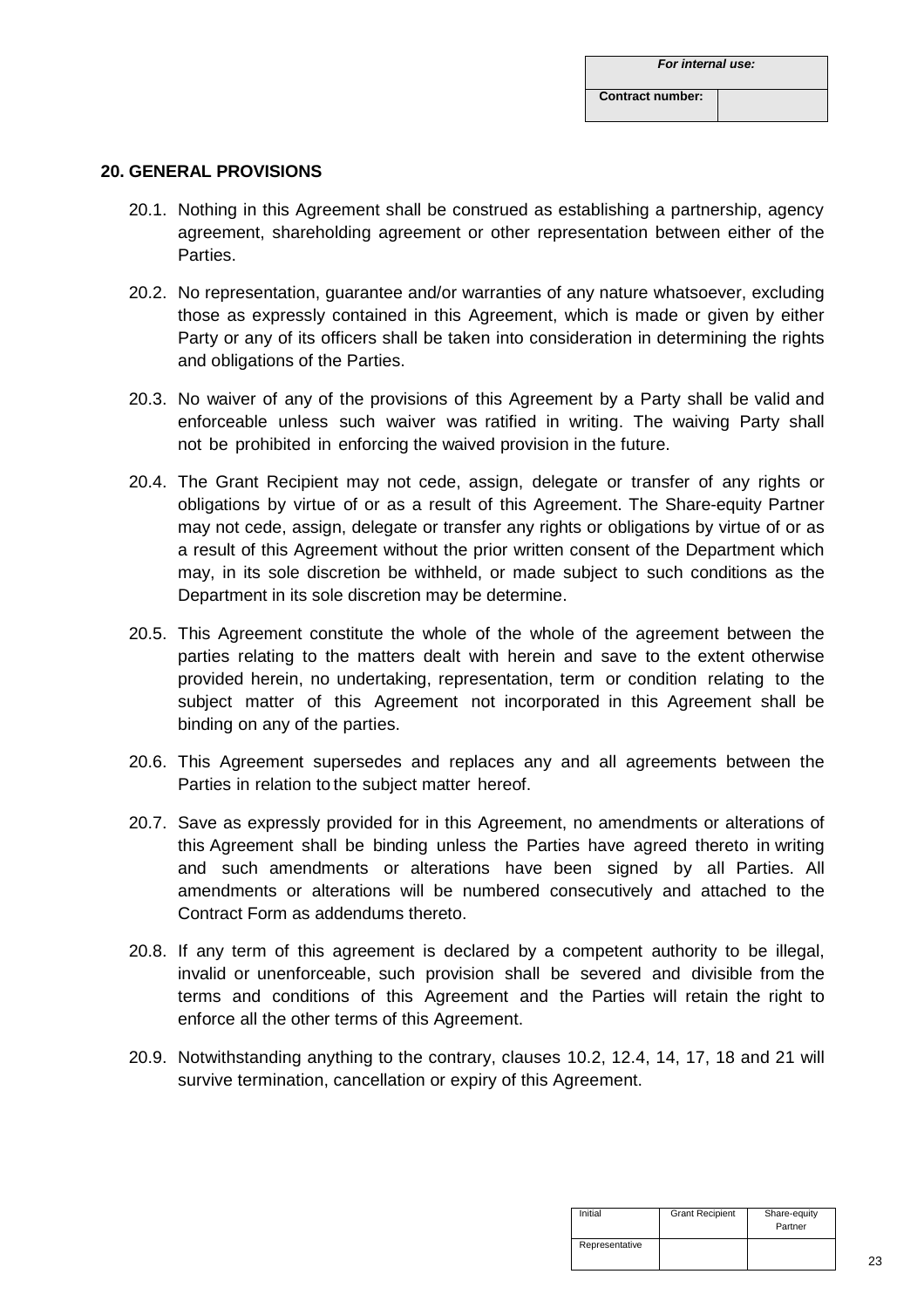# **21. INDEMNITY**

- 21.1. The Department shall not be liable for any damages, interest or other claims of whatsoever nature including but not limited to indirect or consequential damages arising from whatsoever cause including but not limited to the non-performance, poor or failed execution of the activities of the Grant Recipient, Share-equity Partner and/or NEWCO, the performance of the Project, or delays, suspension or termination of payment of Development Grant for whatever reason.
- 21.2. The Share-equity Partner, Grant Recipient and NEWCO, jointly and severally, indemnify the Department, its officers, directors, employees, agents and representatives (as well as their successors and assigns) against any claim, loss or damages of whatsoever nature, arising from whatsoever cause.

# **22. IMPLEMENTATION AND GOOD FAITH**

- 22.1. The Parties undertake to do all such things, perform all such acts and take all steps to procure the doing of all such things and the performance of all such acts, as may be necessary or incidental to give or conducive to giving effect to the terms, conditions and purpose of this Agreement.
- 22.2. The Parties shall at all times during the continuance of this Agreement observe the principles of good faith towards one another in the performance of their obligations in terms of this Agreement and will accordingly:
	- 22.2.1. Act reasonably, honestly and in good faith;
	- 22.2.2. Perform their obligations diligently and with reasonable care, and
	- 22.2.3. Make full disclosure to each other of any matter that may affect the implementation of this Agreement.

# **23. POLICIES AND GUIDELINES**

- 23.1. The Grant Recipient and Share-equity Partner are expected to familiarise itself with the Policy and policies of the Department (as amended from time to time) and to comply therewith to the extent necessary.
- 23.2. Copies of all these policies can be accessed from the Department's website or Departmental project officer.

# **24. FORCE MAJEURE**

24.1. No Party shall have any claim against another Party (the "Affected Party") for any delay or failure of the Affected Party to carry out any of its obligations under this Agreement arising from or attributable to any cause whatsoever beyond the control of the Affected Party ("*force majeure")*.

| Initial        | <b>Grant Recipient</b> | Share-equity<br>Partner |
|----------------|------------------------|-------------------------|
| Representative |                        |                         |